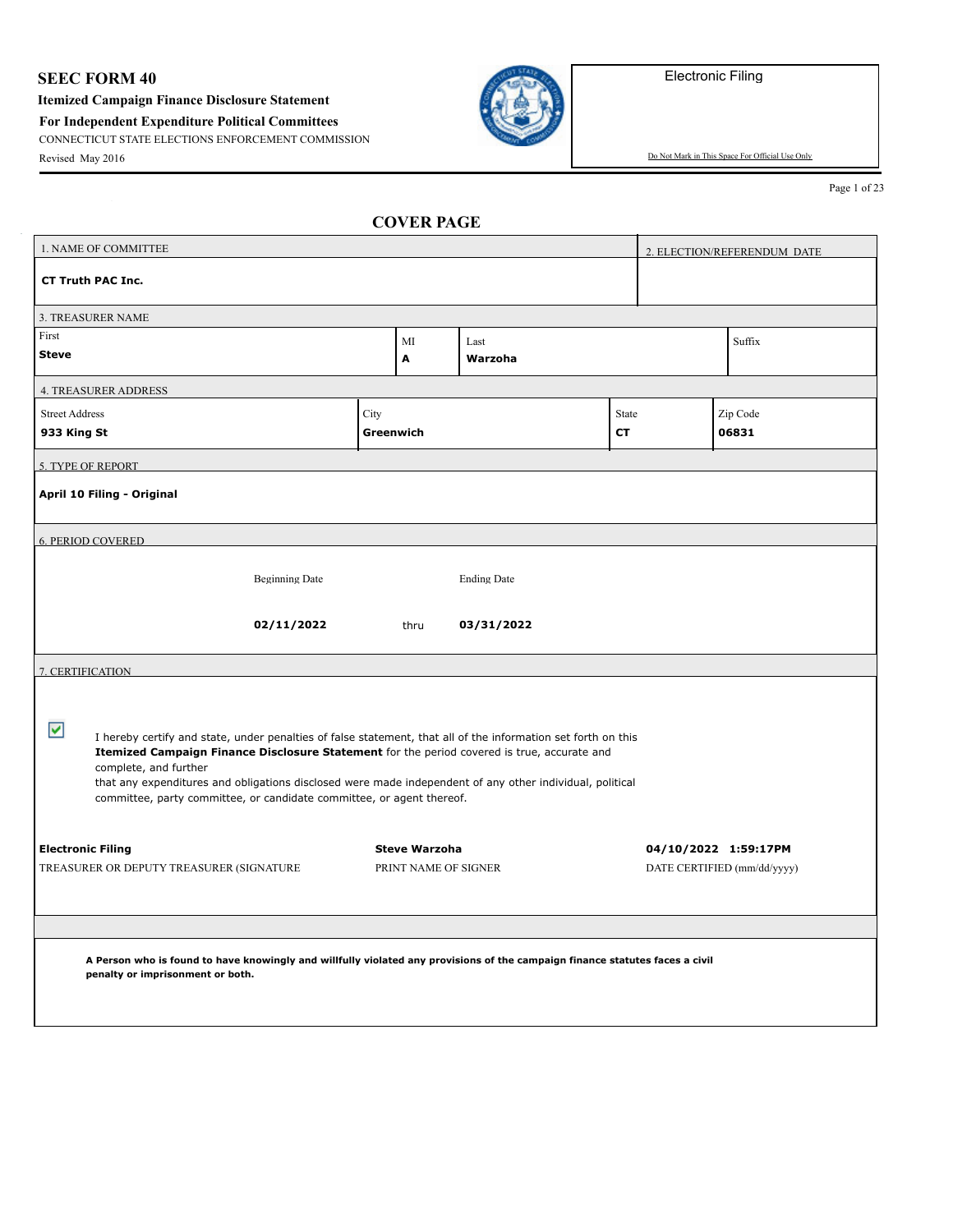## **SEEC FORM 40**

Itemized Campaign Finance Disclosure Statement CONNECTICUT STATE ELECTIONS ENFORCEMENT COMMISSION Revised May 2016 For Independent Expenditure Political Committees

| NAME OF COMMITTEE (As reported on Page 1, Line 1)                                                                                                          | <b>TYPE OF REPORT</b>         |                              |
|------------------------------------------------------------------------------------------------------------------------------------------------------------|-------------------------------|------------------------------|
| <b>CT Truth PAC Inc.</b>                                                                                                                                   | April 10 Filing - Original    |                              |
|                                                                                                                                                            | <b>COLUMNA</b><br>This Period | <b>COLUMN B</b><br>Aggregate |
| 8. Balance on hand January 1 of current year for Ongoing and Party Committees OR<br>Balance on hand from day Committee was formed for all other Committees |                               | \$0.00                       |
| 9. Balance on hand at the beginning of Reporting Period                                                                                                    | \$500,000.00                  |                              |
| 10. Monetary Receipts (Section A and B)                                                                                                                    | \$525,008.17                  | \$1,025,008.17               |
| 11. Loans (Section C)                                                                                                                                      | \$0.00                        | \$0.00                       |
| 12. Total Monetary Receipts (add totals for lines 10 through 11)                                                                                           | \$525,008.17                  | \$1,025,008.17               |
| 13. Subtotals (add totals in Line $9 + 12$ in Column A and in Line $8 + 12$ in Column B)                                                                   | \$1,025,008.17                | \$1,025,008.17               |
| 14. Expenses Paid by Committee (Section G)                                                                                                                 | \$297,087.47                  | \$297,087.47                 |
| 15. Balance on hand at close of Reporting Period (Subtract line 14 from line 13 in both colum                                                              | \$727,920.70                  | \$727,920.70                 |
| 16. In-Kind Contributions Received (Section D)                                                                                                             | \$0.00                        | \$0.00                       |
| 17. Refundable Deposit to Telephone Company (Section E)                                                                                                    | \$0.00                        | \$0.00                       |
| 18. Beginning Loan Balance                                                                                                                                 | \$0.00                        |                              |
| 18a. + Loans Received (Section C)                                                                                                                          | \$0.00                        | \$0.00                       |
| 18b. + Interest and Penalties on Loan                                                                                                                      | \$0.00                        | \$0.00                       |
| 18c. - Payments on Loan                                                                                                                                    | \$0.00                        | \$0.00                       |
| 18d. Total Outstanding Loan Amount                                                                                                                         | \$0.00                        |                              |
| 19. Expenses Incurred on Committee Credit Card (Section H)                                                                                                 | \$0.00                        | \$0.00                       |
| 20. Expenses Incurred by Committee During this Period but Not Paid (Section I)                                                                             | \$0.00                        |                              |
| 20a. Total Outstanding Expenses Incurred by Committee still Unpaid (Section I)                                                                             | \$0.00                        |                              |

## **SUMMARY PAGE TOTALS**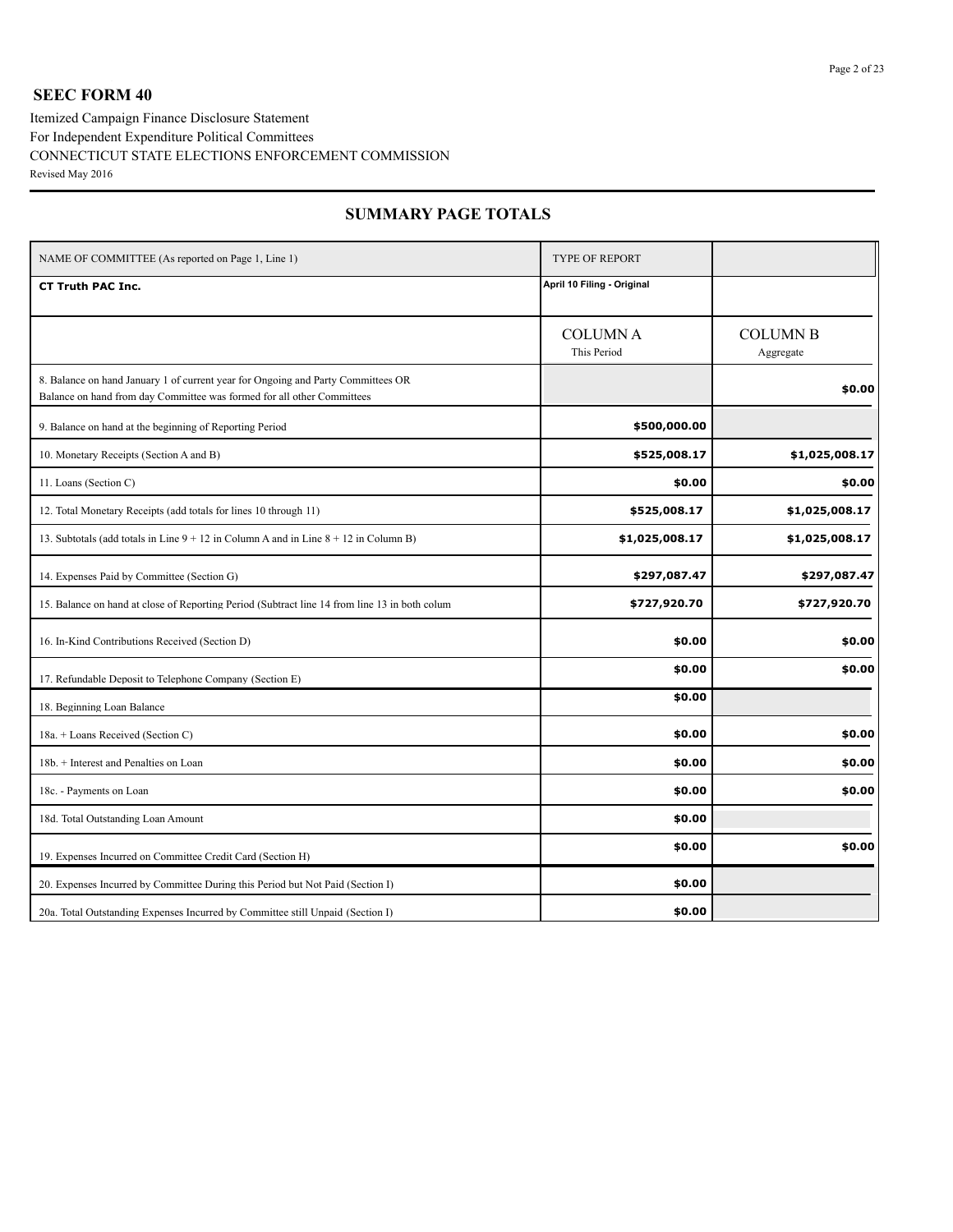Amount Received

\$500,000.00

| I. RECEIPTS (Section A-E)                         |                            |
|---------------------------------------------------|----------------------------|
| NAME OF COMMITTEE (As reported on Page 1, Line 1) | <b>LTYPE OF REPORT</b>     |
| CT Truth PAC Inc.                                 | April 10 Filing - Original |

| A. Total Contributions from Small Individual Contributors-Received this Period ONLY<br><b>Subtotal Section A</b><br>(See instructions for definition of Small Individual Contributor) | \$0.00 |
|---------------------------------------------------------------------------------------------------------------------------------------------------------------------------------------|--------|
| <b>B. Itemized Monetary Receipts</b>                                                                                                                                                  |        |

| Name<br>Wells Fargo                                                                                  |                                                                                                                                                                           |                                                                           |                                                                   |                            |                                  |                                       |
|------------------------------------------------------------------------------------------------------|---------------------------------------------------------------------------------------------------------------------------------------------------------------------------|---------------------------------------------------------------------------|-------------------------------------------------------------------|----------------------------|----------------------------------|---------------------------------------|
| <b>Street Address</b><br>470 Monroe Tpke                                                             |                                                                                                                                                                           | City                                                                      | Monroe                                                            |                            | State                            | Zip Code                              |
|                                                                                                      |                                                                                                                                                                           |                                                                           |                                                                   |                            | <b>CT</b>                        | 06468                                 |
| Principal Occupation (if applicable)                                                                 |                                                                                                                                                                           |                                                                           | Name of Employer (if applicable)                                  |                            |                                  |                                       |
| Individual/Sole Proprietorship<br>Source Type:<br>x<br>Bank<br><b>Affiliated Business Entity</b>     | Other<br>Committee<br>Affiliated Organization                                                                                                                             | Type of Receipt:<br>$\mathsf{x}$<br><b>Bank Interest</b><br>Miscellaneous | Contribution<br>Surplus Distribution                              |                            | Reimbursement for Shared Expense | Contribution from Affiliated Treasury |
| Is this receipt associated with an<br>$\Box$ Yes<br>event reported in Section F?                     | Method of Receipt<br>Cash                                                                                                                                                 | Check                                                                     | $\mathbf{x}$<br>EFT                                               |                            | <b>Aggregate Receipts</b>        |                                       |
| $x_{N0}$<br>If yes, list Event #                                                                     | ΙI<br>Credit/Debit Card                                                                                                                                                   | Payroll Deduction                                                         | Money Order                                                       |                            |                                  | \$8.17                                |
| Is contributor a lobbyist, spouse,<br>Yes<br>or dependent child of a lobbyist?<br>$\mathbf{x}$<br>No | Is contributor a state contractor, prospective state contractor or principal thereof?<br>If yes, indicate which branch or branches of<br>government the contract is with: | Executive                                                                 | $\Box$<br>Legislative                                             | ⊠<br>Yes<br>N <sub>0</sub> |                                  | <b>Amount Received</b>                |
| Description (if applicable)                                                                          |                                                                                                                                                                           |                                                                           | Date Received<br>03/31/2022                                       |                            |                                  | \$5.48                                |
| Name<br>Thomas E. McInerney                                                                          |                                                                                                                                                                           |                                                                           |                                                                   |                            |                                  |                                       |
| <b>Street Address</b><br>2 Manitou Ct.                                                               |                                                                                                                                                                           | City                                                                      | Westport                                                          |                            | State<br><b>CT</b>               | Zip Code<br>06880                     |
| Principal Occupation (if applicable)<br>Investor                                                     |                                                                                                                                                                           |                                                                           | Name of Employer (if applicable)<br><b>Bluff Point Associates</b> |                            |                                  |                                       |
| x<br>Individual/Sole Proprietorship<br>Source Type:<br>Bank<br><b>Affiliated Business Entity</b>     | Committee<br>Other<br>Affiliated Organization                                                                                                                             | Type of Receipt:<br><b>Bank Interest</b><br>Miscellaneous                 | lx I<br>Contribution<br>Surplus Distribution                      |                            | Reimbursement for Shared Expense | Contribution from Affiliated Treasury |
| Is this receipt associated with an<br>$\Box$ Yes<br>event reported in Section F?                     | Cash<br>Method of Receipt                                                                                                                                                 | Check                                                                     | $\mathbf{x}$<br>EFT                                               |                            | <b>Aggregate Receipts</b>        | \$500,000.00                          |
| $x_{\text{No}}$<br>If yes, list Event #                                                              | Credit/Debit Card                                                                                                                                                         | Payroll Deduction                                                         | Money Order                                                       |                            |                                  |                                       |

| $\mu$ yes, list event $\#$                                              | ല സ                    | Credit/Debit Card<br>Pavroll Dequetion<br>Money Order                                                                                                                                                 |                    |  |
|-------------------------------------------------------------------------|------------------------|-------------------------------------------------------------------------------------------------------------------------------------------------------------------------------------------------------|--------------------|--|
| Is contributor a lobbyist, spouse,<br>or dependent child of a lobbyist? | Yes<br>$x_{\text{No}}$ | Is contributor a state contractor, prospective state contractor or principal thereof?<br>If yes, indicate which branch or branches of<br>Legislative<br>Executive<br>government the contract is with: | IX.<br>Yes<br>l No |  |
| Description (if applicable)                                             |                        |                                                                                                                                                                                                       | Date Received      |  |
|                                                                         |                        |                                                                                                                                                                                                       | 03/24/2022         |  |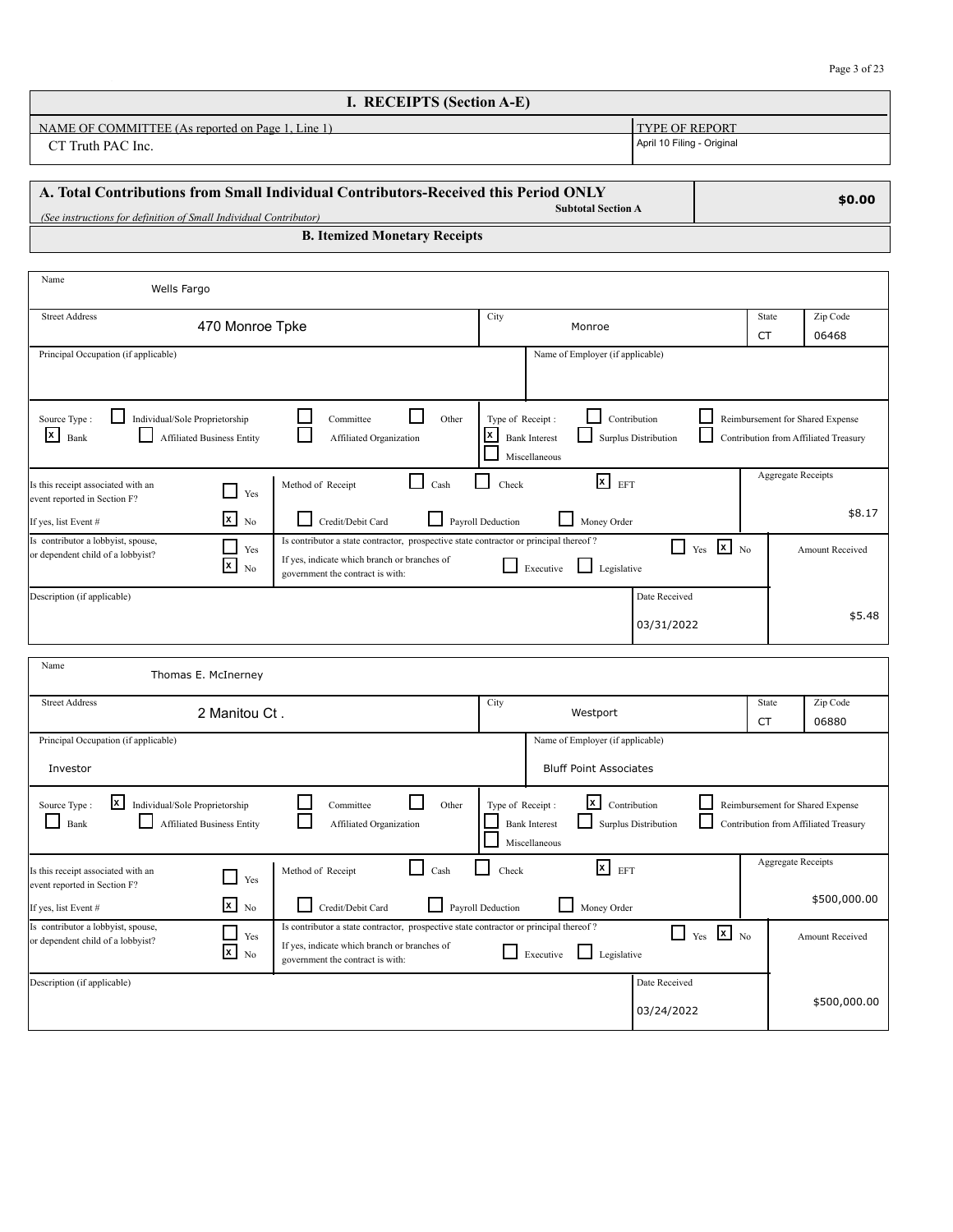| Name<br>Matthew Sharp                                                                                                         |                                                                                                                                                                           |                            |                                                                    |                                    |                    |                                                                           |
|-------------------------------------------------------------------------------------------------------------------------------|---------------------------------------------------------------------------------------------------------------------------------------------------------------------------|----------------------------|--------------------------------------------------------------------|------------------------------------|--------------------|---------------------------------------------------------------------------|
| <b>Street Address</b><br>67 Bill Hill Rd.                                                                                     |                                                                                                                                                                           | City                       | Lyme                                                               |                                    | State<br><b>CT</b> | Zip Code<br>06371                                                         |
| Principal Occupation (if applicable)<br><b>Investment Manager</b>                                                             |                                                                                                                                                                           |                            | Name of Employer (if applicable)<br>Hamilton Point Investments     |                                    |                    |                                                                           |
| $\mathbf{x}$<br>Individual/Sole Proprietorship<br>Source Type:<br>$\blacksquare$<br>Bank<br><b>Affiliated Business Entity</b> | Committee<br>Other<br>Affiliated Organization                                                                                                                             | Type of Receipt:           | $\mathbf{x}$ Contribution<br><b>Bank Interest</b><br>Miscellaneous | Surplus Distribution               |                    | Reimbursement for Shared Expense<br>Contribution from Affiliated Treasury |
| Is this receipt associated with an<br>Yes<br>event reported in Section F?<br>$x_{\text{No}}$<br>If yes, list Event #          | Cash<br>Method of Receipt<br>Credit/Debit Card                                                                                                                            | Check<br>Payroll Deduction | $x$ EFT<br>Money Order                                             |                                    |                    | Aggregate Receipts<br>\$25,000.00                                         |
| Is contributor a lobbyist, spouse,<br>Yes<br>or dependent child of a lobbyist?<br>$\mathsf{x}$<br>No                          | Is contributor a state contractor, prospective state contractor or principal thereof?<br>If yes, indicate which branch or branches of<br>government the contract is with: |                            | Executive<br>$\Box$ Legislative                                    | $\mathbf{x}$ No<br>H.<br>Yes       |                    | <b>Amount Received</b>                                                    |
| Description (if applicable)                                                                                                   |                                                                                                                                                                           |                            |                                                                    | Date Received<br>03/24/2022        |                    | \$25,000.00                                                               |
| Name<br>Wells Fargo                                                                                                           |                                                                                                                                                                           |                            |                                                                    |                                    |                    |                                                                           |
| <b>Street Address</b><br>470 Monroe Tpke                                                                                      |                                                                                                                                                                           | City                       | Monroe                                                             |                                    | State<br>CT        | Zip Code<br>06468                                                         |
| Principal Occupation (if applicable)                                                                                          |                                                                                                                                                                           |                            | Name of Employer (if applicable)                                   |                                    |                    |                                                                           |
| Source Type:<br>Individual/Sole Proprietorship<br>$x \mid$<br>Bank<br>Affiliated Business Entity                              | Other<br>Committee<br>Affiliated Organization                                                                                                                             | Type of Receipt:<br>x      | Contribution<br><b>Bank Interest</b><br>Miscellaneous              | Surplus Distribution               |                    | Reimbursement for Shared Expense<br>Contribution from Affiliated Treasury |
| Is this receipt associated with an<br>Yes<br>event reported in Section F?                                                     | Cash<br>Method of Receipt                                                                                                                                                 | Check                      | $x$ EFT                                                            |                                    |                    | Aggregate Receipts                                                        |
| $x_{\text{No}}$<br>If yes, list Event #                                                                                       | Credit/Debit Card                                                                                                                                                         | Payroll Deduction          | Money Order                                                        |                                    |                    | \$2.69                                                                    |
| Is contributor a lobbyist, spouse,<br>Yes<br>or dependent child of a lobbyist?<br>No                                          | Is contributor a state contractor, prospective state contractor or principal thereof?<br>If yes, indicate which branch or branches of<br>government the contract is with: |                            | $\Box$ Legislative<br>Executive                                    | $\Box$ Yes $\Box$ No               |                    | <b>Amount Received</b>                                                    |
| Description (if applicable)                                                                                                   |                                                                                                                                                                           |                            |                                                                    | Date Received<br>02/28/2022        |                    | \$2.69                                                                    |
|                                                                                                                               |                                                                                                                                                                           |                            |                                                                    | <b>Total of Section B</b>          |                    | \$525,008.17                                                              |
|                                                                                                                               | <b>TOTAL OF ALL RECEIPTS</b>                                                                                                                                              | (Sections $A & B$ )        |                                                                    | (Total on Line 10 of Summary Page) |                    | \$525,008.17                                                              |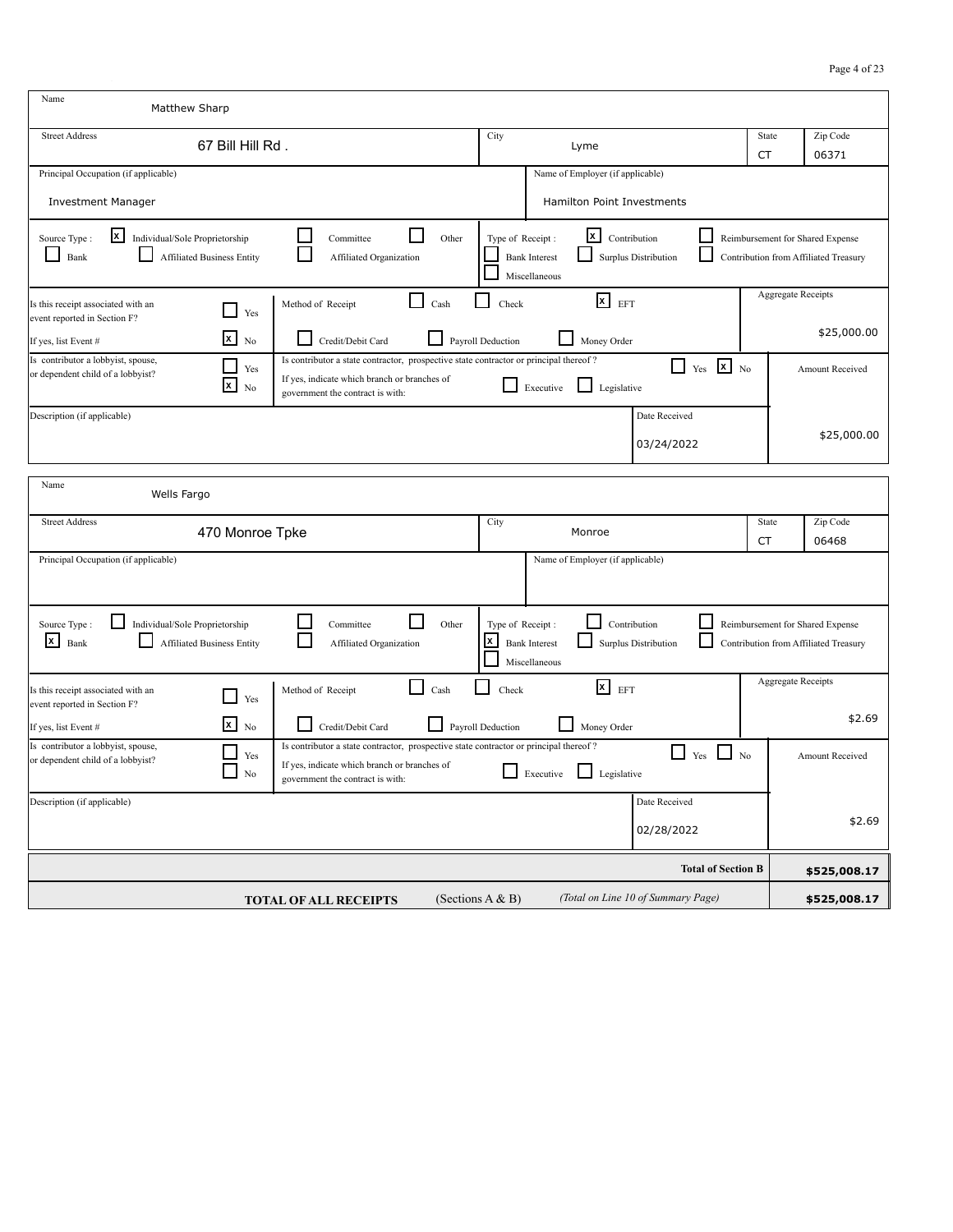| I. RECEIPTS (Section A-E)                                                  |                                       |           |          |                                                                |  |  |  |  |
|----------------------------------------------------------------------------|---------------------------------------|-----------|----------|----------------------------------------------------------------|--|--|--|--|
| <b>TYPE OF REPORT</b><br>NAME OF COMMITTEE (As reported on Page 1, Line 1) |                                       |           |          |                                                                |  |  |  |  |
| CT Truth PAC Inc.                                                          |                                       |           |          |                                                                |  |  |  |  |
| C. Loans Received this Period                                              |                                       |           |          |                                                                |  |  |  |  |
| Name of Lender                                                             | Source of Loan:<br>Individual<br>Bank | Committee | Other    | Date of Receipt                                                |  |  |  |  |
| <b>Street Address</b>                                                      | City                                  | State     | Zip Code | Is there a cosigner or<br>Guarantor of this loan?<br>Yes<br>No |  |  |  |  |
| Name of Cosigner/Guarantor (if applicable)                                 |                                       |           |          | <b>Amount Received</b>                                         |  |  |  |  |
| <b>Street Address</b>                                                      | City                                  | State     | Zip Code |                                                                |  |  |  |  |
| <b>Total of Section C</b>                                                  |                                       |           |          |                                                                |  |  |  |  |

| <b>TYPE OF REPORT</b><br>NAME OF COMMITTEE (As reported on Page 1, Line 1)<br>April 10 Filing - Original<br>CT Truth PAC Inc.<br><b>D. In-Kind Contributions</b><br>Name<br>City<br><b>Street Address</b><br>Zip Code<br>State<br>Type of Contributor:<br>Individual / Sole Proprietorship<br>Date Received<br><b>Aggregate Receipts</b><br>Committee<br>Other | I. RECEIPTS (Sections A-E)                                   |  |  |  |  |  |  |  |  |
|----------------------------------------------------------------------------------------------------------------------------------------------------------------------------------------------------------------------------------------------------------------------------------------------------------------------------------------------------------------|--------------------------------------------------------------|--|--|--|--|--|--|--|--|
|                                                                                                                                                                                                                                                                                                                                                                |                                                              |  |  |  |  |  |  |  |  |
|                                                                                                                                                                                                                                                                                                                                                                |                                                              |  |  |  |  |  |  |  |  |
|                                                                                                                                                                                                                                                                                                                                                                |                                                              |  |  |  |  |  |  |  |  |
|                                                                                                                                                                                                                                                                                                                                                                |                                                              |  |  |  |  |  |  |  |  |
|                                                                                                                                                                                                                                                                                                                                                                |                                                              |  |  |  |  |  |  |  |  |
|                                                                                                                                                                                                                                                                                                                                                                | <b>Affiliated Business Entity</b><br>Affiliated Organization |  |  |  |  |  |  |  |  |
| Is contributor a state contractor, prospective state contractor or principal thereof?<br>Is Contributor a lobbyist, spouse, or<br>Fair Market Value of this<br>Yes<br>Yes<br>dependent child of a lobbyist?<br>Contribution<br>No<br>No<br>If yes, indicate which branch or branches of<br>Legislative<br>government the contract is with:<br>Executive        |                                                              |  |  |  |  |  |  |  |  |
| Is this contribution associated with an<br>Yes<br>Description of In-Kind Contribution<br>event reported in Section F?<br>No<br>If yes, list Event#                                                                                                                                                                                                             |                                                              |  |  |  |  |  |  |  |  |
| <b>Total of Section D</b>                                                                                                                                                                                                                                                                                                                                      |                                                              |  |  |  |  |  |  |  |  |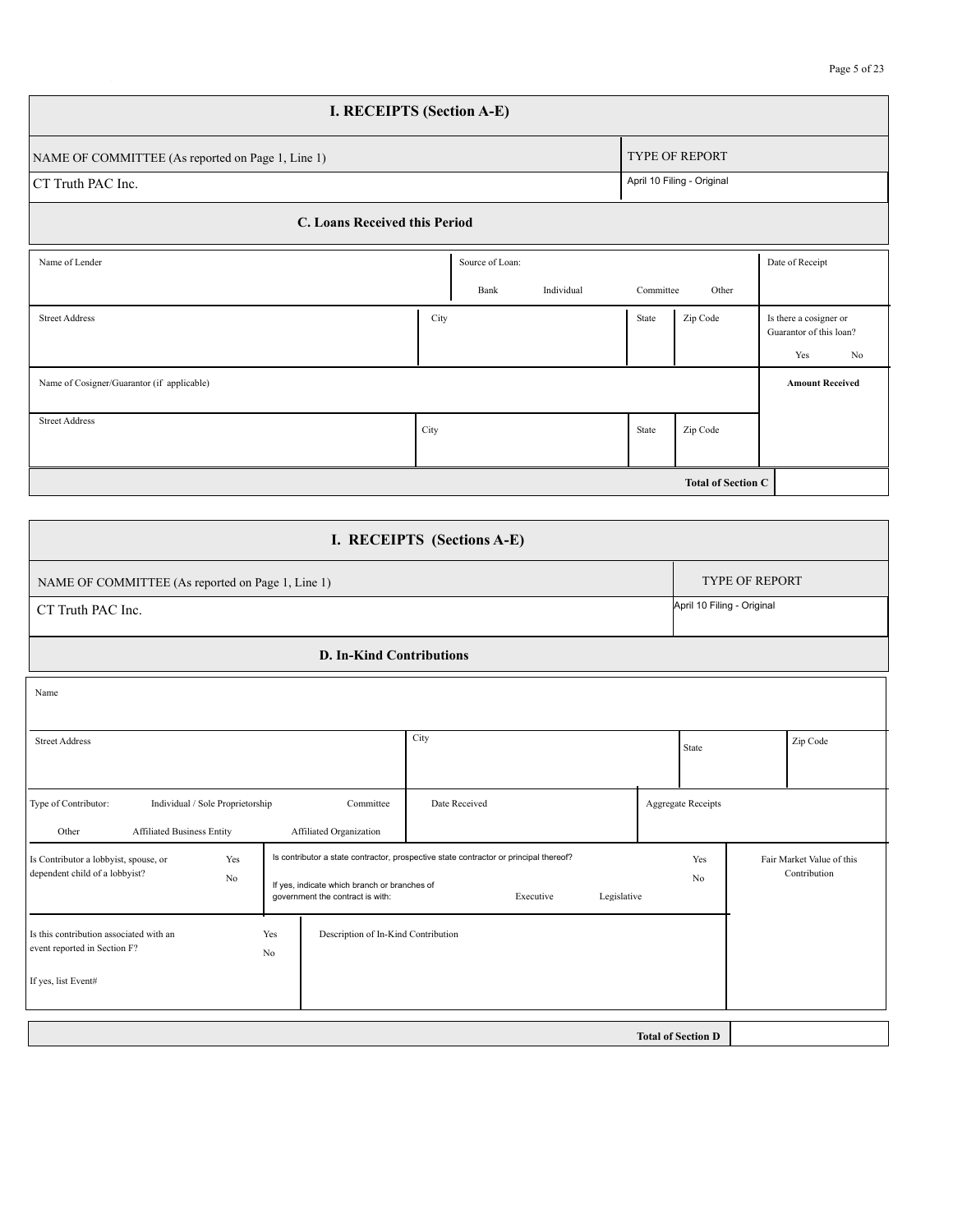| Page 6 of 2 |  |
|-------------|--|
|-------------|--|

| I. Receipts (Sections A - E                |                            |  |  |  |  |  |  |
|--------------------------------------------|----------------------------|--|--|--|--|--|--|
| NAME OF COMMITTEE                          | <b>TYPE OF REPORT</b>      |  |  |  |  |  |  |
| CT Truth PAC Inc.                          | April 10 Filing - Original |  |  |  |  |  |  |
| E. Refundable Deposit to Telephone Company |                            |  |  |  |  |  |  |

| Last Name of Individual           |      | First Name |       | MI       |  | Date Deposit Made    |  |  |
|-----------------------------------|------|------------|-------|----------|--|----------------------|--|--|
| <b>Residential Street Address</b> | City |            | State | Zip Code |  | Amount of<br>Deposit |  |  |
| Name of Telephone company         |      |            |       |          |  |                      |  |  |
| <b>Street Address</b>             | City |            | State | Zip Code |  |                      |  |  |
|                                   |      |            |       |          |  |                      |  |  |

| <b>II. EVENT ACTIVITY (Sections F)</b>          |                                                                            |      |  |       |                               |  |  |  |  |  |  |
|-------------------------------------------------|----------------------------------------------------------------------------|------|--|-------|-------------------------------|--|--|--|--|--|--|
|                                                 | <b>TYPE OF REPORT</b><br>NAME OF COMMITTEE (As reported on Page 1, Line 1) |      |  |       |                               |  |  |  |  |  |  |
| April 10 Filing - Original<br>CT Truth PAC Inc. |                                                                            |      |  |       |                               |  |  |  |  |  |  |
| <b>F. Event Information</b>                     |                                                                            |      |  |       |                               |  |  |  |  |  |  |
| Event#<br>Letter<br>Date of Event               | Description                                                                |      |  |       | Was this a fundraising event? |  |  |  |  |  |  |
|                                                 |                                                                            |      |  | Yes   | No                            |  |  |  |  |  |  |
| Location: Street Address                        |                                                                            | City |  | State | Zip Code                      |  |  |  |  |  |  |
|                                                 |                                                                            |      |  |       |                               |  |  |  |  |  |  |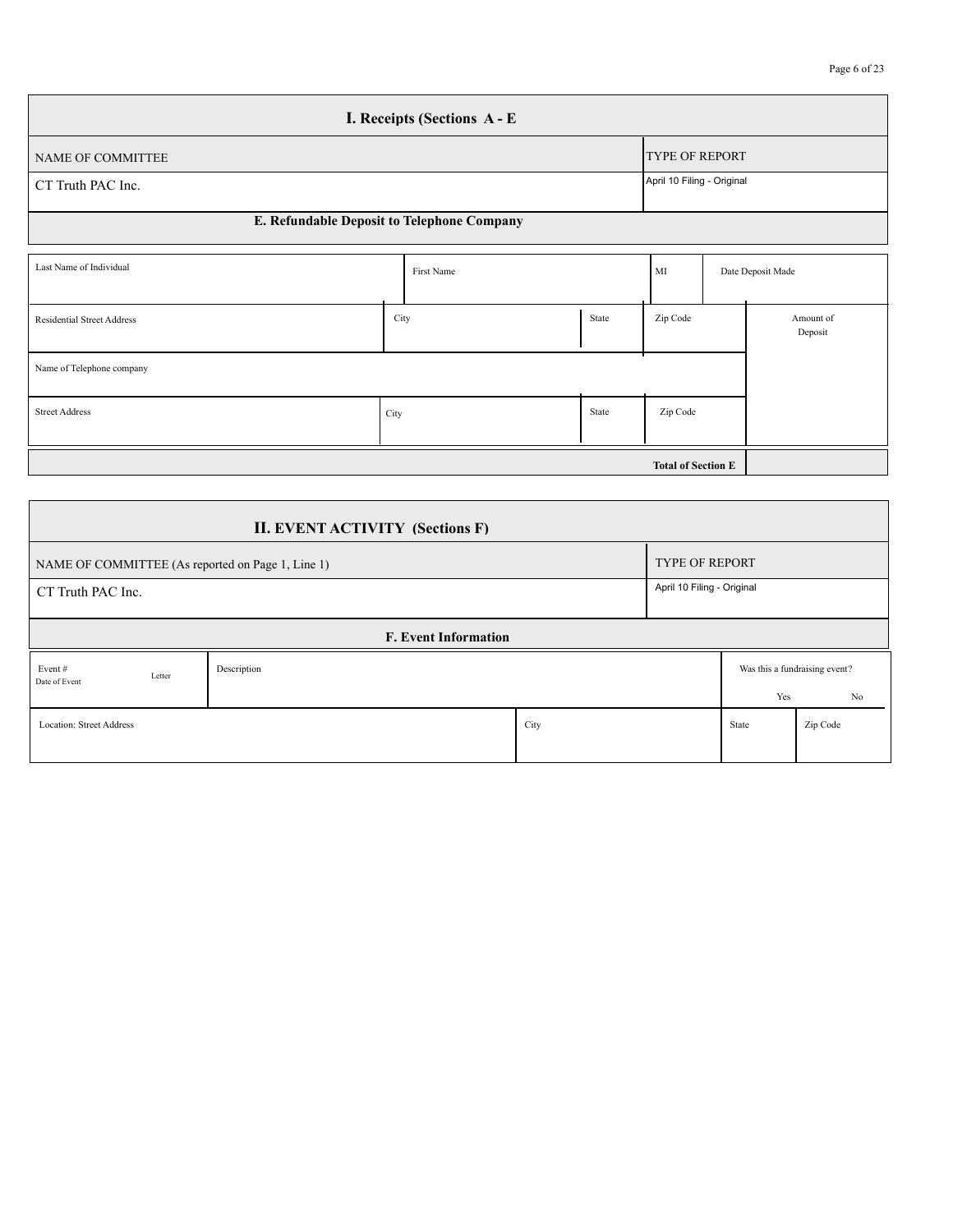| Page 7 of 2 |  |  |  |
|-------------|--|--|--|
|-------------|--|--|--|

| <b>III. EXPENDITURES</b> (Sections G - J)                                                                                                                                                                                                                                                     |                                                                                                                                                                 |                                                                                                                                                                                             |                   |                           |        |                               |                           |                                                     |                                                  |                                               |                       |                           |
|-----------------------------------------------------------------------------------------------------------------------------------------------------------------------------------------------------------------------------------------------------------------------------------------------|-----------------------------------------------------------------------------------------------------------------------------------------------------------------|---------------------------------------------------------------------------------------------------------------------------------------------------------------------------------------------|-------------------|---------------------------|--------|-------------------------------|---------------------------|-----------------------------------------------------|--------------------------------------------------|-----------------------------------------------|-----------------------|---------------------------|
| NAME OF COMMITTEE (As reported on Page 1, Line 1)                                                                                                                                                                                                                                             |                                                                                                                                                                 |                                                                                                                                                                                             |                   |                           |        |                               |                           | <b>TYPE OF REPORT</b>                               |                                                  |                                               |                       |                           |
| CT Truth PAC Inc.                                                                                                                                                                                                                                                                             |                                                                                                                                                                 |                                                                                                                                                                                             |                   |                           |        |                               |                           | April 10 Filing - Original                          |                                                  |                                               |                       |                           |
|                                                                                                                                                                                                                                                                                               |                                                                                                                                                                 | <b>G. Expenses Paid By Committee</b>                                                                                                                                                        |                   |                           |        |                               |                           |                                                     |                                                  |                                               |                       |                           |
| Name of Payee<br>Strategic Media Services                                                                                                                                                                                                                                                     |                                                                                                                                                                 |                                                                                                                                                                                             |                   |                           |        | Date of Payment<br>03/25/2022 |                           |                                                     |                                                  | Method of Payment<br>Check #<br>Debit Card    |                       | X<br><b>EFT</b>           |
| <b>Street Address</b><br>4601 N Fairfax Dr Ste 720                                                                                                                                                                                                                                            |                                                                                                                                                                 |                                                                                                                                                                                             | City<br>Arlington |                           |        |                               |                           |                                                     |                                                  | State<br>VA                                   |                       | Zip Code<br>22203         |
| Description (only complete if Independent Expenditure has ONE Expenditure Code - if more than one,<br>If an Independent Expenditure, is it on behalf of more than one<br>candidate?<br>Complete Section G. Addendum)<br>Media Buy<br>If yes, complete Section<br>G. Addendum<br>$X$ No<br>Yes |                                                                                                                                                                 |                                                                                                                                                                                             |                   |                           |        |                               | Event#                    |                                                     |                                                  |                                               |                       |                           |
| Name of Candidate (only complete if Independent Expenditure is on behalf of ONE candidate - if more than one, Complete Section G.Addendum)<br>Office Sought<br>Ned Lamont<br>Governor                                                                                                         |                                                                                                                                                                 |                                                                                                                                                                                             |                   |                           |        |                               | Supported<br>X<br>Opposed |                                                     |                                                  |                                               |                       |                           |
| Does Expenditure have more than one<br>expenditure code? IF yes, complete<br>Section G. Addendum<br>X<br>Yes<br>No                                                                                                                                                                            | Code)<br>A-TV                                                                                                                                                   | Purpose of Expenditure (by code) (only complete<br><b>Expenditure Number</b><br>if Independent Expenditure has ONE Expenditure<br>Section<br>Number<br>Yes<br>G                             |                   |                           |        |                               |                           |                                                     | Associated with Referendum?<br>$\overline{X}$ No |                                               | Amount<br>\$25,000.00 |                           |
| is this expenditure payment for an expense<br>previously reported as an expense incurred<br>in Section I<br>$\begin{bmatrix} x \\ \end{bmatrix}$ No<br>Yes                                                                                                                                    |                                                                                                                                                                 | <b>Expenditure Number</b><br>Final or Full Payment<br>If yes, what is the expenditure number<br>Section<br>Number<br>of the expense previously incurred?<br>Partial with Balance Owing<br>Ι |                   |                           |        |                               |                           |                                                     |                                                  |                                               |                       |                           |
| Name of Payee<br>Strategic Media Services                                                                                                                                                                                                                                                     |                                                                                                                                                                 |                                                                                                                                                                                             |                   |                           |        | Date of Payment<br>03/28/2022 |                           |                                                     |                                                  | Method of Payment<br>Check $\#$<br>Debit Card |                       | X<br>EFT                  |
| <b>Street Address</b><br>4601 N Fairfax Dr Ste 720                                                                                                                                                                                                                                            |                                                                                                                                                                 |                                                                                                                                                                                             | City<br>Arlington |                           |        |                               |                           |                                                     |                                                  | State<br>VA                                   |                       | Zip Code<br>22203         |
| If an Independent Expenditure, is it on behalf of more than one<br>candidate?<br>G. Addendum<br>X<br>No                                                                                                                                                                                       | If yes, complete Section                                                                                                                                        | Description (only complete if Independent Expenditure has ONE Expenditure Code - if more than one,<br>Complete Section G. Addendum)<br>Media Buy                                            |                   |                           |        |                               |                           |                                                     |                                                  |                                               |                       | Event#                    |
| Name of Candidate (only complete if Independent Expenditure is on behalf of ONE candidate - if more than one, Complete Section G.Addendum)<br>Ned Lamont                                                                                                                                      |                                                                                                                                                                 |                                                                                                                                                                                             |                   |                           |        |                               |                           |                                                     |                                                  | Office Sought<br>Governor                     |                       | Supported<br>X<br>Opposed |
| Does Expenditure have more than one<br>expenditure code? IF yes, complete<br>Section G. Addendum<br>X<br>Yes<br>No                                                                                                                                                                            | Purpose of Expenditure (by code) (only complete<br><b>Expenditure Number</b><br>if Independent Expenditure has ONE Expenditure<br>Section<br>Code)<br>G<br>A-TV |                                                                                                                                                                                             |                   |                           |        | Number                        |                           | Associated with Referendum?<br>Yes                  |                                                  | $\overline{x}$ No                             |                       | Amount<br>\$25,000.00     |
| is this expenditure payment for an expense<br>previously reported as an expense incurred<br>in Section I<br>$\overline{X}$ No<br>Yes                                                                                                                                                          | If yes, what is the expenditure number<br>of the expense previously incurred?                                                                                   |                                                                                                                                                                                             | Section<br>Ι      | <b>Expenditure Number</b> | Number |                               |                           | Final or Full Payment<br>Partial with Balance Owing |                                                  |                                               |                       |                           |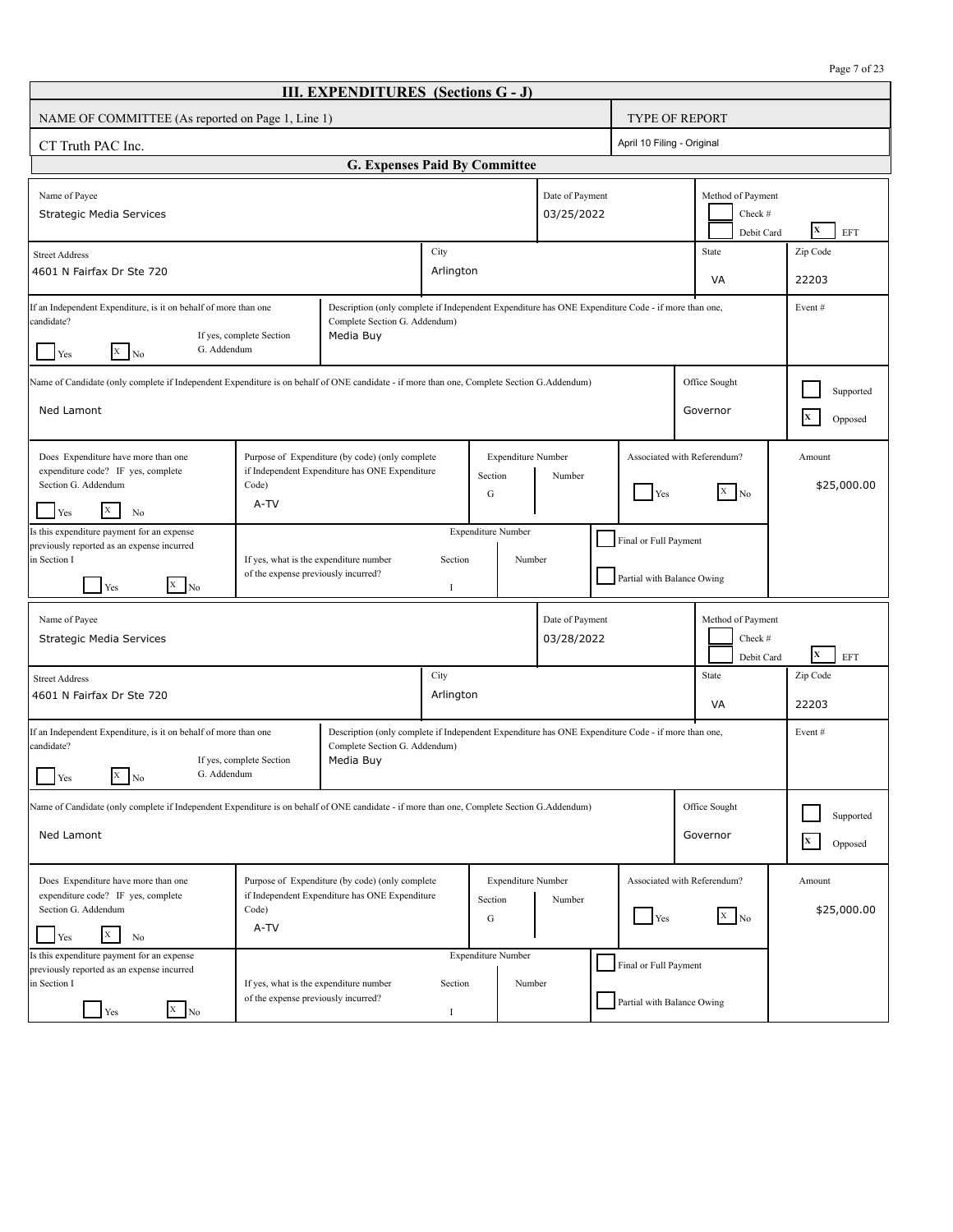|  |  | Page 8 of 23 |
|--|--|--------------|
|--|--|--------------|

| <b>III. EXPENDITURES</b> (Sections G - J)                                                                                                                                                                                                                                                          |                                                                               |                                                                                                   |                         |                                     |                               |                           |                                                     |                                                                |                           |  |  |
|----------------------------------------------------------------------------------------------------------------------------------------------------------------------------------------------------------------------------------------------------------------------------------------------------|-------------------------------------------------------------------------------|---------------------------------------------------------------------------------------------------|-------------------------|-------------------------------------|-------------------------------|---------------------------|-----------------------------------------------------|----------------------------------------------------------------|---------------------------|--|--|
| NAME OF COMMITTEE (As reported on Page 1, Line 1)                                                                                                                                                                                                                                                  |                                                                               |                                                                                                   |                         |                                     |                               |                           | <b>TYPE OF REPORT</b>                               |                                                                |                           |  |  |
| CT Truth PAC Inc.                                                                                                                                                                                                                                                                                  |                                                                               |                                                                                                   |                         |                                     |                               |                           | April 10 Filing - Original                          |                                                                |                           |  |  |
|                                                                                                                                                                                                                                                                                                    |                                                                               | G. Expenses Paid By Committee                                                                     |                         |                                     |                               |                           |                                                     |                                                                |                           |  |  |
| Name of Payee<br>Strategic Media Services                                                                                                                                                                                                                                                          |                                                                               |                                                                                                   |                         |                                     | Date of Payment<br>03/31/2022 |                           |                                                     | Method of Payment<br>$\mathbf X$<br>Check $#$ 99<br>Debit Card | EFT                       |  |  |
| <b>Street Address</b>                                                                                                                                                                                                                                                                              |                                                                               |                                                                                                   | City                    |                                     |                               |                           |                                                     | State                                                          | Zip Code                  |  |  |
| Arlington<br>4601 N Fairfax Dr Ste 720                                                                                                                                                                                                                                                             |                                                                               |                                                                                                   |                         |                                     |                               |                           |                                                     | VA                                                             | 22203                     |  |  |
| If an Independent Expenditure, is it on behalf of more than one<br>Description (only complete if Independent Expenditure has ONE Expenditure Code - if more than one,<br>Event#<br>candidate?<br>Complete Section G. Addendum)<br>If yes, complete Section<br>G. Addendum<br>$X \mid_{N_0}$<br>Yes |                                                                               |                                                                                                   |                         |                                     |                               |                           |                                                     |                                                                |                           |  |  |
| Name of Candidate (only complete if Independent Expenditure is on behalf of ONE candidate - if more than one, Complete Section G.Addendum)<br>Ned Lamont                                                                                                                                           |                                                                               |                                                                                                   |                         |                                     |                               |                           |                                                     | Office Sought<br>Governor                                      | Supported<br>X<br>Opposed |  |  |
| Does Expenditure have more than one<br>expenditure code? IF yes, complete<br>Section G. Addendum<br>X<br>Yes<br>N <sub>0</sub>                                                                                                                                                                     | Code)                                                                         | Purpose of Expenditure (by code) (only complete<br>if Independent Expenditure has ONE Expenditure |                         | Expenditure Number<br>Section<br>G  | Number<br>450693              |                           | Yes                                                 | Associated with Referendum?<br>$X$ No                          | Amount<br>\$247,087.47    |  |  |
| Is this expenditure payment for an expense<br>previously reported as an expense incurred<br>in Section I<br>$X$ No<br>Yes                                                                                                                                                                          | If yes, what is the expenditure number<br>of the expense previously incurred? |                                                                                                   | Section<br>$\mathbf{I}$ | <b>Expenditure Number</b><br>Number |                               |                           | Final or Full Payment<br>Partial with Balance Owing |                                                                |                           |  |  |
|                                                                                                                                                                                                                                                                                                    |                                                                               |                                                                                                   |                         |                                     |                               | <b>Total of Section G</b> |                                                     |                                                                | \$297,087.47              |  |  |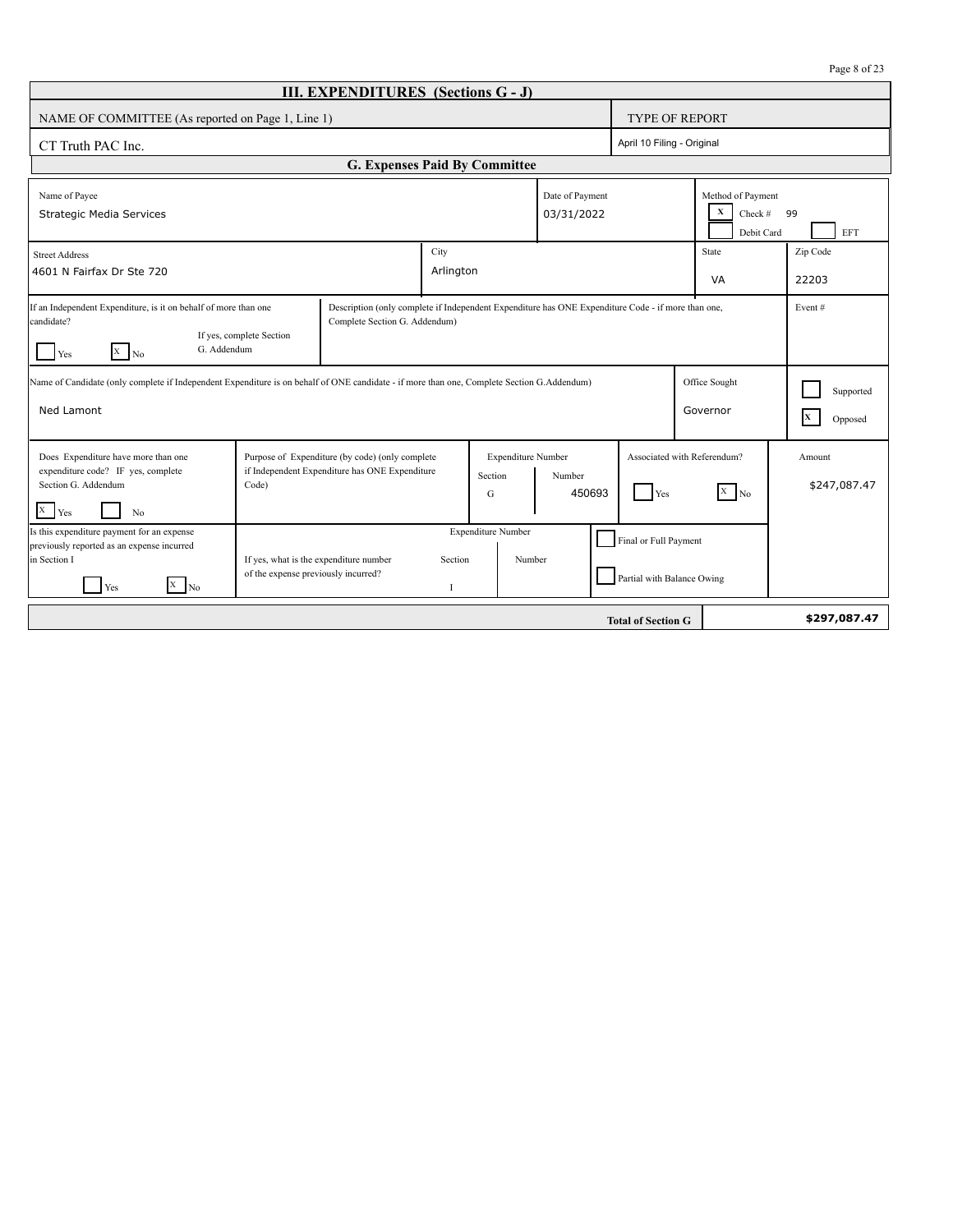| <b>III. EXPENDITURES (Sections G - J)</b>                                                                                                      |                        |                                             |                    |                                                                                               |                      |               |                             |                |                     |           |  |  |
|------------------------------------------------------------------------------------------------------------------------------------------------|------------------------|---------------------------------------------|--------------------|-----------------------------------------------------------------------------------------------|----------------------|---------------|-----------------------------|----------------|---------------------|-----------|--|--|
| NAME OF COMMITTEE (As reported on Page 1, Line 1)                                                                                              |                        |                                             |                    |                                                                                               |                      |               | <b>TYPE OF REPORT</b>       |                |                     |           |  |  |
| CT Truth PAC Inc.                                                                                                                              |                        |                                             |                    |                                                                                               |                      |               | April 10 Filing - Original  |                |                     |           |  |  |
| H. Expenses Incurred on Committee Credit Card                                                                                                  |                        |                                             |                    |                                                                                               |                      |               |                             |                |                     |           |  |  |
| Name of Issuing Institution                                                                                                                    |                        |                                             |                    |                                                                                               | Type of Credit Card: |               |                             |                |                     |           |  |  |
|                                                                                                                                                |                        |                                             |                    |                                                                                               | Visa                 | Master Card   | Discover                    |                | American Express    |           |  |  |
|                                                                                                                                                |                        |                                             |                    | Other                                                                                         |                      |               |                             |                |                     |           |  |  |
| Name of Vendor, Person or Entity                                                                                                               |                        |                                             |                    |                                                                                               |                      |               |                             |                | Date of Transaction |           |  |  |
| <b>Street Address</b>                                                                                                                          |                        |                                             |                    | City                                                                                          |                      |               |                             |                | State               | Zip Code  |  |  |
| If an Independent Expenditure, is it on behalf of<br>more than one candidate?<br>If yes, complete<br>No<br>Yes                                 | Section H. Addendum    | more than one, Complete Section H. Addendum |                    | Description (only complete if Independent Expenditure has ONE Expenditure Code - if<br>Event# |                      |               |                             |                |                     |           |  |  |
| Name of Candidate (only complete if Independent Expenditure is on behalf of ONE candidate -<br>if more than one, Complete Section H. Addendum) |                        |                                             |                    |                                                                                               |                      | Office Sought |                             |                |                     | Supported |  |  |
|                                                                                                                                                |                        |                                             |                    |                                                                                               |                      |               |                             |                | Opposed             |           |  |  |
| Does Expenditure have more than one<br>expenditure code? IF yes, complete                                                                      | Purpose of Expenditure |                                             | Expenditure Number |                                                                                               |                      |               | Associated with Referendum? |                | Amount              |           |  |  |
| Section H. Addendum<br>Yes<br>No                                                                                                               | (by code)              | Section<br>H                                |                    | Number                                                                                        |                      | Yes           |                             | N <sub>0</sub> |                     |           |  |  |
|                                                                                                                                                |                        |                                             |                    |                                                                                               |                      |               | <b>Total of Section H</b>   |                |                     |           |  |  |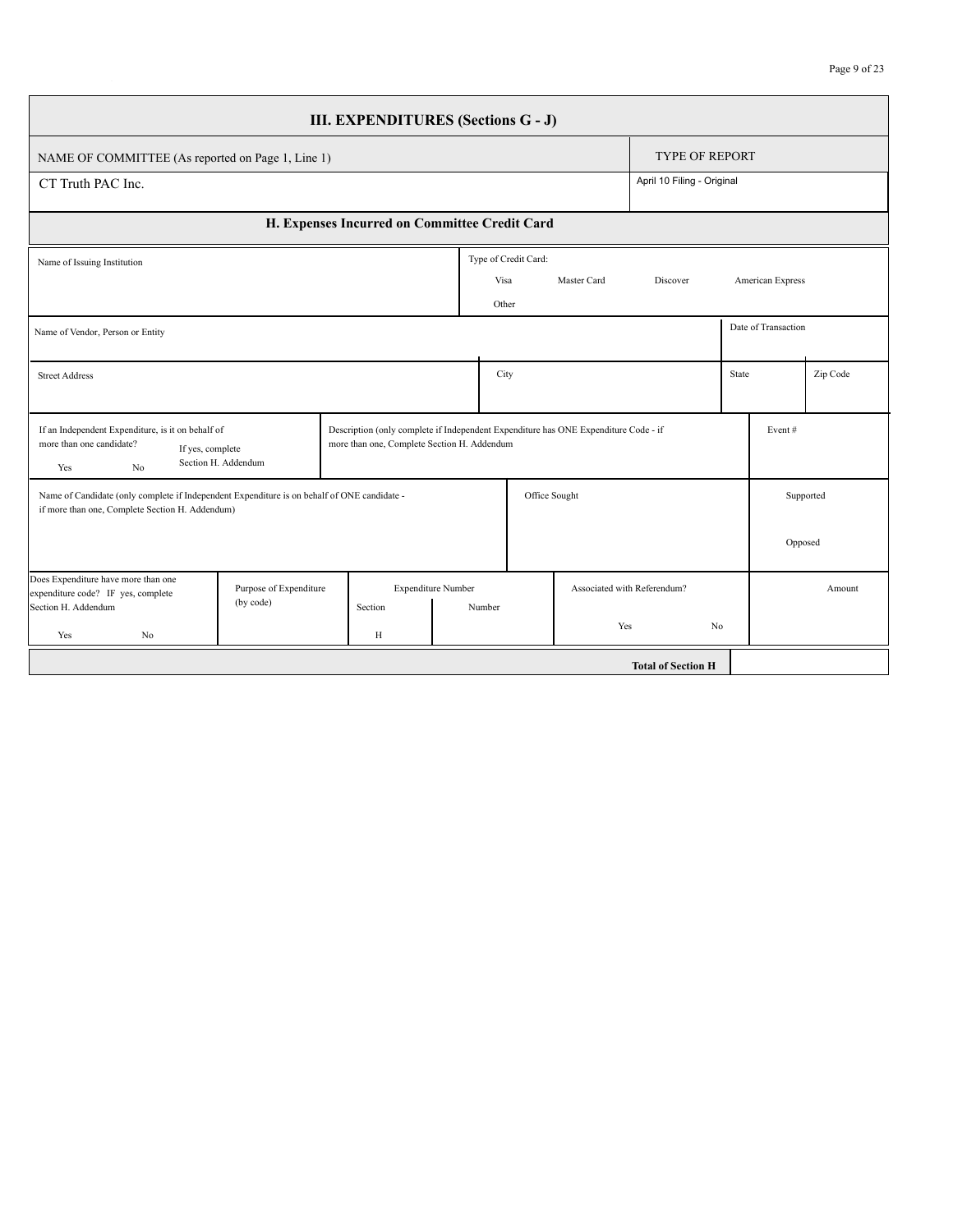| <b>III. EXPENDITURES (Sections G - J)</b>                                                                                                      |                                     |              |                    |                           |                             |               |           |  |  |  |  |
|------------------------------------------------------------------------------------------------------------------------------------------------|-------------------------------------|--------------|--------------------|---------------------------|-----------------------------|---------------|-----------|--|--|--|--|
| NAME OF COMMITTEE (As reported on Page 1, Line 1)                                                                                              |                                     |              |                    |                           | <b>TYPE OF REPORT</b>       |               |           |  |  |  |  |
| April 10 Filing - Original<br>CT Truth PAC Inc.                                                                                                |                                     |              |                    |                           |                             |               |           |  |  |  |  |
| I. Expenses Incurred By Committee but Not Paid During this Period                                                                              |                                     |              |                    |                           |                             |               |           |  |  |  |  |
| Name of Creditor                                                                                                                               |                                     |              |                    |                           |                             | Date Incurred |           |  |  |  |  |
|                                                                                                                                                |                                     |              |                    |                           |                             |               |           |  |  |  |  |
| City<br><b>Street Address</b><br>State                                                                                                         |                                     |              |                    |                           |                             |               | Zip Code  |  |  |  |  |
|                                                                                                                                                |                                     |              |                    |                           |                             |               |           |  |  |  |  |
| If an Independent Expenditure, is it on behalf of more than<br>one candidate?                                                                  |                                     | Description  |                    |                           |                             |               | Event $#$ |  |  |  |  |
| If yes, complete<br>Yes<br>N <sub>0</sub><br>Section I. Addendum                                                                               |                                     |              |                    |                           |                             |               |           |  |  |  |  |
| Name of Candidate (only complete if Independent Expenditure is on behalf of ONE candidate - if more than one, Complete<br>Section I. Addendum) |                                     |              |                    | Office Sought             |                             |               | Supported |  |  |  |  |
|                                                                                                                                                |                                     |              |                    |                           |                             |               | Opposed   |  |  |  |  |
| Does Expenditure have more than one expenditure<br>code? IF yes, complete Section I. Addendum                                                  | Purpose of Expenditure<br>(by code) |              | Expenditure Number |                           | Associated with Referendum? |               | Amount    |  |  |  |  |
| Yes<br>No                                                                                                                                      |                                     | Section<br>I | Number             |                           | Yes                         | No            |           |  |  |  |  |
|                                                                                                                                                |                                     |              |                    | <b>Total of Section I</b> |                             |               |           |  |  |  |  |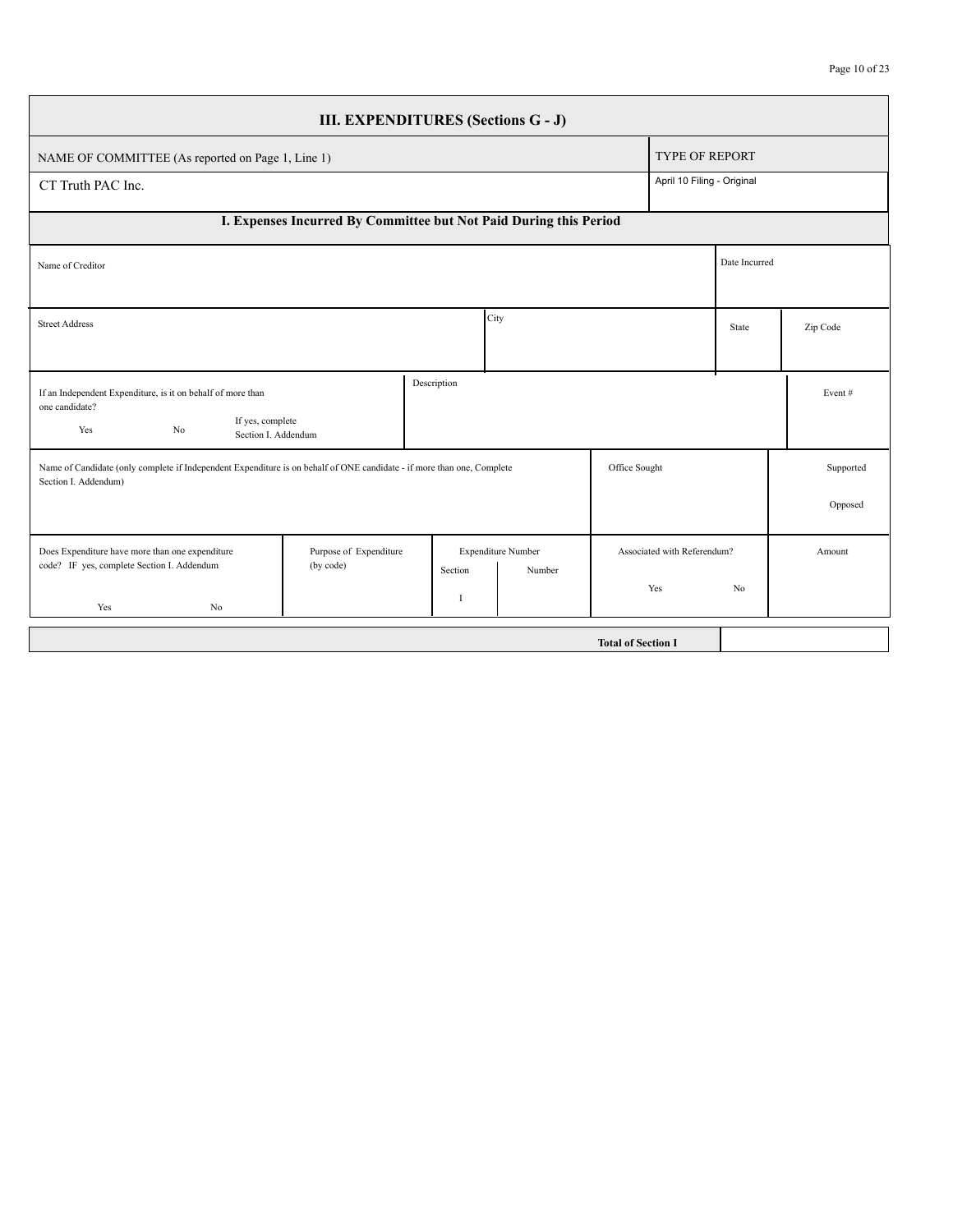| <b>III. EXPENDITURES (Sections G - J)</b>                                                                                                                                     |                                                       |                             |                           |                |          |               |                                                                           |                                                                                                               |                         |  |  |  |
|-------------------------------------------------------------------------------------------------------------------------------------------------------------------------------|-------------------------------------------------------|-----------------------------|---------------------------|----------------|----------|---------------|---------------------------------------------------------------------------|---------------------------------------------------------------------------------------------------------------|-------------------------|--|--|--|
| NAME OF COMMITTEE (As reported on Page 1, Line 1)                                                                                                                             |                                                       |                             |                           |                |          |               | <b>TYPE OF REPORT</b>                                                     |                                                                                                               |                         |  |  |  |
| CT Truth PAC Inc.                                                                                                                                                             |                                                       |                             |                           |                |          |               | April 10 Filing - Original                                                |                                                                                                               |                         |  |  |  |
|                                                                                                                                                                               | J. Itemization of Reimbursements and Secondary Payees |                             |                           |                |          |               |                                                                           |                                                                                                               |                         |  |  |  |
| Last Name of Worker/Consultant                                                                                                                                                |                                                       | First                       |                           |                |          | MI            | Date of Payment to Vendor, Person or Entity                               |                                                                                                               |                         |  |  |  |
| Strategic                                                                                                                                                                     |                                                       | Media                       |                           |                |          | Services      | 03/25/2022                                                                |                                                                                                               |                         |  |  |  |
| Name of Vendor, Person or Entity Paid by Committee Worker/Consultant<br>Viamedia                                                                                              |                                                       |                             |                           |                |          | Check #       | Payment to Reimburse Committee Worker/Consultant as reported in Section G | Debit Card                                                                                                    | $X$ EFT                 |  |  |  |
| Street Address of Vendor, Person or Entity Paid by Committee Worker/Consultant<br>50 Weston St.                                                                               |                                                       |                             |                           | City<br>Groton |          |               |                                                                           | State<br>CT                                                                                                   | Zip Code<br>06120       |  |  |  |
| If an Independent Expenditure, is it on behalf of more than one Candidate?<br>Description<br>IE-Media Buy<br>If yes, complete<br>Section J. Addendum<br><b>x</b><br>No<br>Yes |                                                       |                             |                           |                |          |               |                                                                           | Event#                                                                                                        |                         |  |  |  |
| Name of Candidate (only complete if Independent Expenditure is on behalf of ONE candidate - if more than one,<br>Complete Section J. Addendum                                 |                                                       |                             |                           |                |          | Office Sought |                                                                           |                                                                                                               | Supported               |  |  |  |
| Ned Lamont                                                                                                                                                                    |                                                       |                             |                           |                |          | Governor      |                                                                           |                                                                                                               | $\mathbf{X}$<br>Opposed |  |  |  |
| Does Expenditure have more than one expenditure<br>code? IF yes, complete Section J. Addendum                                                                                 | Purpose of Expenditure<br>(by code)                   |                             | <b>Expenditure Number</b> |                |          |               | Associated with Referendum?                                               |                                                                                                               | Amount                  |  |  |  |
| X<br>Yes<br>No                                                                                                                                                                | A-TV                                                  | Section<br>J                |                           |                | Number   | Yes           | X<br>No                                                                   |                                                                                                               | \$1,587.80              |  |  |  |
| Last Name of Worker/Consultant                                                                                                                                                |                                                       | First                       |                           |                |          | MI            | Date of Payment to Vendor, Person or Entity                               |                                                                                                               |                         |  |  |  |
| Strategic                                                                                                                                                                     |                                                       | Media                       |                           |                |          | Services      | 03/25/2022                                                                |                                                                                                               |                         |  |  |  |
| Name of Vendor, Person or Entity Paid by Committee Worker/Consultant<br>Effectv                                                                                               |                                                       |                             |                           |                |          | Check #       |                                                                           | Payment to Reimburse Committee Worker/Consultant as reported in Section G<br>$\overline{X}$ EFT<br>Debit Card |                         |  |  |  |
| Street Address of Vendor, Person or Entity Paid by Committee Worker/Consultant<br>76 Batterson Park Rd.                                                                       |                                                       |                             |                           | City           | Hartford |               |                                                                           | State<br>CT                                                                                                   | Zip Code<br>06032       |  |  |  |
| If an Independent Expenditure, is it on behalf of more than one Candidate?<br>If yes, complete<br><b>x</b><br>Yes<br>No                                                       | Section J. Addendum                                   | Description<br>IE-Media Buy |                           |                |          |               |                                                                           | Event#                                                                                                        |                         |  |  |  |
| Name of Candidate (only complete if Independent Expenditure is on behalf of ONE candidate - if more than one,<br>Complete Section J. Addendum                                 |                                                       |                             |                           |                |          | Office Sought |                                                                           |                                                                                                               | Supported               |  |  |  |
| Ned Lamont                                                                                                                                                                    |                                                       |                             |                           |                |          | Governor      |                                                                           |                                                                                                               | $\mathbf{x}$<br>Opposed |  |  |  |
| Does Expenditure have more than one expenditure<br>code? IF yes, complete Section J. Addendum                                                                                 | Purpose of Expenditure<br>(by code)                   |                             | <b>Expenditure Number</b> |                |          |               | Associated with Referendum?<br>X                                          |                                                                                                               | Amount                  |  |  |  |
| $\mathbf{x}$<br>Yes<br>No                                                                                                                                                     | A-TV                                                  | Section                     |                           |                | Number   | Yes           | No                                                                        |                                                                                                               | \$21,155.65             |  |  |  |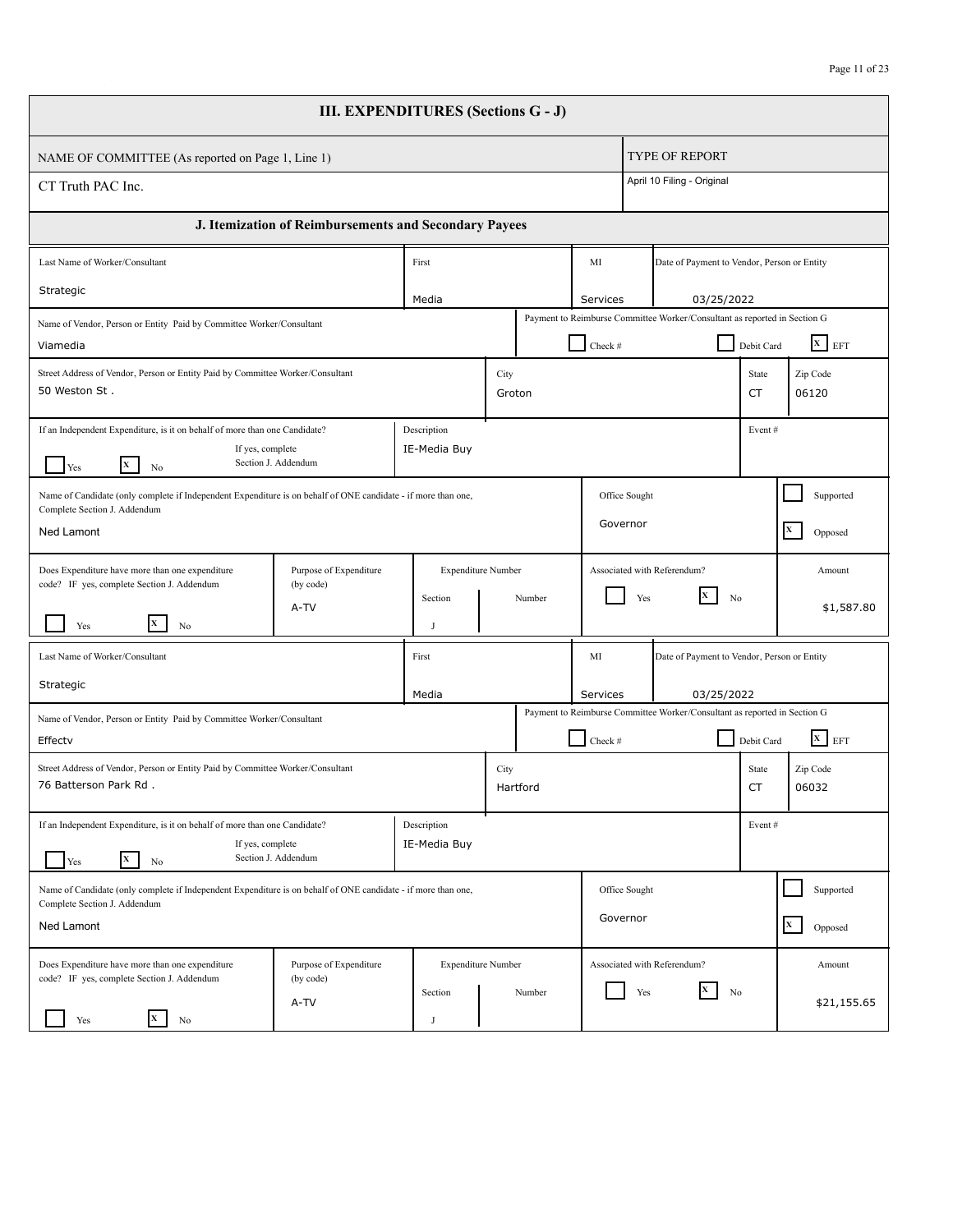| <b>III. EXPENDITURES (Sections G - J)</b>                                                                                                                                     |                                                       |       |                                      |      |                    |                                                   |            |                                                                           |             |                             |  |
|-------------------------------------------------------------------------------------------------------------------------------------------------------------------------------|-------------------------------------------------------|-------|--------------------------------------|------|--------------------|---------------------------------------------------|------------|---------------------------------------------------------------------------|-------------|-----------------------------|--|
| NAME OF COMMITTEE (As reported on Page 1, Line 1)                                                                                                                             |                                                       |       |                                      |      |                    |                                                   |            | <b>TYPE OF REPORT</b>                                                     |             |                             |  |
| CT Truth PAC Inc.                                                                                                                                                             |                                                       |       |                                      |      |                    |                                                   |            | April 10 Filing - Original                                                |             |                             |  |
|                                                                                                                                                                               | J. Itemization of Reimbursements and Secondary Payees |       |                                      |      |                    |                                                   |            |                                                                           |             |                             |  |
| Last Name of Worker/Consultant                                                                                                                                                |                                                       | First |                                      |      |                    | MI<br>Date of Payment to Vendor, Person or Entity |            |                                                                           |             |                             |  |
| Strategic                                                                                                                                                                     |                                                       |       | Media                                |      |                    | Services                                          |            | 03/25/2022                                                                |             |                             |  |
| Name of Vendor, Person or Entity Paid by Committee Worker/Consultant<br><b>WFSB</b>                                                                                           |                                                       |       |                                      |      |                    | Check #                                           |            | Payment to Reimburse Committee Worker/Consultant as reported in Section G | Debit Card  | $\overline{\mathbf{x}}$ EFT |  |
| Street Address of Vendor, Person or Entity Paid by Committee Worker/Consultant<br>333 Capital Blvd                                                                            |                                                       |       |                                      |      | City<br>Rocky Hill |                                                   |            |                                                                           |             | Zip Code<br>06067           |  |
| If an Independent Expenditure, is it on behalf of more than one Candidate?<br>Description<br>If yes, complete<br>IE-Media Buy<br>Section J. Addendum<br><b>x</b><br>Yes<br>No |                                                       |       |                                      |      |                    |                                                   | Event#     |                                                                           |             |                             |  |
| Name of Candidate (only complete if Independent Expenditure is on behalf of ONE candidate - if more than one,<br>Complete Section J. Addendum                                 |                                                       |       |                                      |      | Office Sought      |                                                   |            |                                                                           |             | Supported                   |  |
| Ned Lamont                                                                                                                                                                    |                                                       |       |                                      |      |                    | Governor                                          |            |                                                                           |             | $\mathbf{x}$<br>Opposed     |  |
| Does Expenditure have more than one expenditure<br>code? IF yes, complete Section J. Addendum                                                                                 | Purpose of Expenditure<br>(by code)                   |       | <b>Expenditure Number</b>            |      |                    |                                                   |            | Associated with Referendum?                                               |             | Amount                      |  |
| Yes<br>No                                                                                                                                                                     | A-TV                                                  |       | Section<br>J                         |      | Number             |                                                   | Yes        | X<br>N <sub>0</sub>                                                       |             | \$2,256.55                  |  |
| Last Name of Worker/Consultant                                                                                                                                                |                                                       | First |                                      |      |                    | MI<br>Date of Payment to Vendor, Person or Entity |            |                                                                           |             |                             |  |
| Strategic                                                                                                                                                                     |                                                       |       | Media                                |      |                    | Services                                          | 03/28/2022 |                                                                           |             |                             |  |
| Name of Vendor, Person or Entity Paid by Committee Worker/Consultant<br><b>WFSB</b>                                                                                           |                                                       |       |                                      |      |                    | Check #                                           |            | Payment to Reimburse Committee Worker/Consultant as reported in Section G | Debit Card  | $\mathbf{x}$ EFT            |  |
| Street Address of Vendor, Person or Entity Paid by Committee Worker/Consultant<br>333 Capital Blvd.                                                                           |                                                       |       |                                      | City | Rocky Hill         |                                                   |            |                                                                           | State<br>CT | Zip Code<br>06067           |  |
| If an Independent Expenditure, is it on behalf of more than one Candidate?<br>If yes, complete<br>$\mathbf{X}$<br>Yes<br>No                                                   | Section J. Addendum                                   |       | Description<br>IE-Media Buy          |      |                    |                                                   |            |                                                                           | Event#      |                             |  |
| Name of Candidate (only complete if Independent Expenditure is on behalf of ONE candidate - if more than one,<br>Complete Section J. Addendum                                 |                                                       |       |                                      |      |                    | Office Sought                                     |            |                                                                           |             | Supported                   |  |
| Ned Lamont                                                                                                                                                                    |                                                       |       |                                      |      |                    | Governor                                          |            |                                                                           |             | $\mathbf{x}$<br>Opposed     |  |
| Does Expenditure have more than one expenditure<br>code? IF yes, complete Section J. Addendum                                                                                 | Purpose of Expenditure<br>(by code)                   |       | <b>Expenditure Number</b><br>Section |      | Number             |                                                   | Yes        | Associated with Referendum?<br>X<br>No                                    |             | Amount                      |  |
| $\mathbf{x}$<br>Yes<br>No                                                                                                                                                     | A-TV                                                  |       |                                      |      |                    |                                                   |            |                                                                           |             | \$25,000.00                 |  |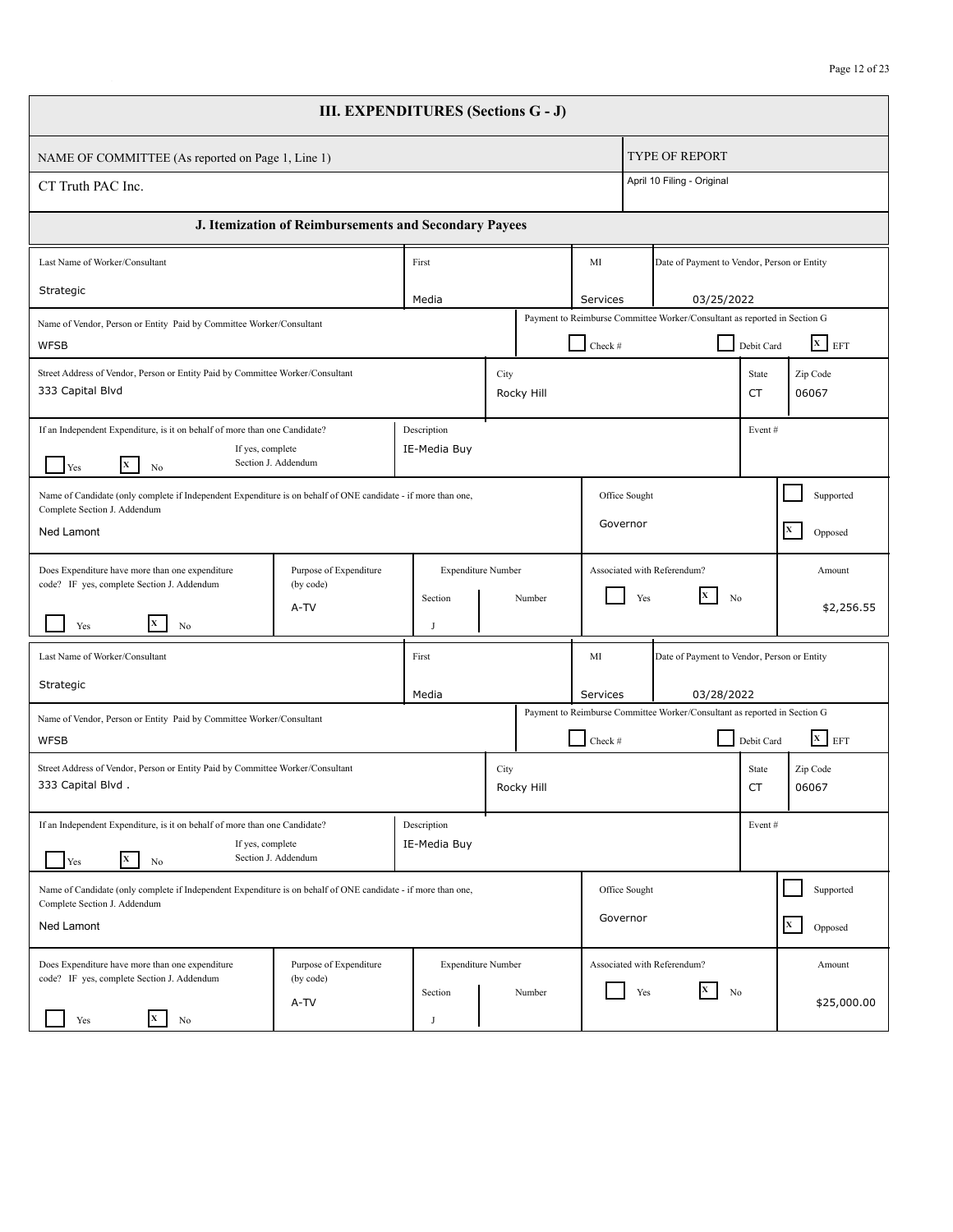| <b>III. EXPENDITURES (Sections G - J)</b>                                                                                                     |                                                       |                             |                           |            |                                    |                                                                           |             |                         |  |  |  |
|-----------------------------------------------------------------------------------------------------------------------------------------------|-------------------------------------------------------|-----------------------------|---------------------------|------------|------------------------------------|---------------------------------------------------------------------------|-------------|-------------------------|--|--|--|
| NAME OF COMMITTEE (As reported on Page 1, Line 1)                                                                                             |                                                       |                             |                           |            |                                    | <b>TYPE OF REPORT</b>                                                     |             |                         |  |  |  |
| CT Truth PAC Inc.                                                                                                                             |                                                       |                             |                           |            |                                    | April 10 Filing - Original                                                |             |                         |  |  |  |
|                                                                                                                                               | J. Itemization of Reimbursements and Secondary Payees |                             |                           |            |                                    |                                                                           |             |                         |  |  |  |
| Last Name of Worker/Consultant                                                                                                                |                                                       | First                       |                           |            | MI                                 | Date of Payment to Vendor, Person or Entity                               |             |                         |  |  |  |
| Strategic                                                                                                                                     |                                                       | Media                       |                           |            | Services                           | 03/31/2022                                                                |             |                         |  |  |  |
| Name of Vendor, Person or Entity Paid by Committee Worker/Consultant<br><b>WFSB</b>                                                           |                                                       |                             |                           |            | $\boxed{\mathbf{x}}$ Check #<br>99 | Payment to Reimburse Committee Worker/Consultant as reported in Section G | Debit Card  | EFT                     |  |  |  |
| Street Address of Vendor, Person or Entity Paid by Committee Worker/Consultant<br>333 Capital Blvd                                            |                                                       |                             | City                      | Rocky Hill |                                    |                                                                           | State<br>СT | Zip Code<br>06067       |  |  |  |
| If an Independent Expenditure, is it on behalf of more than one Candidate?<br>If yes, complete<br>X<br>Yes<br>No                              | Section J. Addendum                                   | Description<br>IE-Media Buy |                           |            |                                    |                                                                           | Event#      |                         |  |  |  |
| Name of Candidate (only complete if Independent Expenditure is on behalf of ONE candidate - if more than one,<br>Complete Section J. Addendum |                                                       |                             |                           |            | Office Sought                      |                                                                           |             | Supported               |  |  |  |
| <b>Ned Lamont</b>                                                                                                                             |                                                       |                             |                           |            | Governor                           |                                                                           |             | $\mathbf{x}$<br>Opposed |  |  |  |
| Does Expenditure have more than one expenditure<br>code? IF yes, complete Section J. Addendum                                                 | Purpose of Expenditure<br>(by code)                   |                             | <b>Expenditure Number</b> |            | Associated with Referendum?        |                                                                           |             | Amount                  |  |  |  |
| X<br>Yes<br>No                                                                                                                                | A-TV                                                  | Section<br>J                |                           | Number     | Yes                                | X<br>N <sub>0</sub>                                                       |             | \$23,360.95             |  |  |  |
| Last Name of Worker/Consultant                                                                                                                |                                                       | First                       |                           |            | MI                                 | Date of Payment to Vendor, Person or Entity                               |             |                         |  |  |  |
| Strategic                                                                                                                                     |                                                       | Media                       |                           |            | Services                           | 03/31/2022                                                                |             |                         |  |  |  |
| Name of Vendor, Person or Entity Paid by Committee Worker/Consultant<br><b>WTIC</b>                                                           |                                                       |                             |                           |            | $\boxed{\mathbf{x}}$ Check #<br>99 | Payment to Reimburse Committee Worker/Consultant as reported in Section G | Debit Card  | EFT                     |  |  |  |
| Street Address of Vendor, Person or Entity Paid by Committee Worker/Consultant<br>285 Broad St                                                |                                                       |                             | City                      | Hartford   |                                    |                                                                           | State<br>CT | Zip Code<br>06105       |  |  |  |
| If an Independent Expenditure, is it on behalf of more than one Candidate?<br>If yes, complete<br>$\mathbf{x}$<br>Yes<br>No                   | Section J. Addendum                                   | Description<br>IE-Media Buy |                           |            |                                    |                                                                           | Event#      |                         |  |  |  |
| Name of Candidate (only complete if Independent Expenditure is on behalf of ONE candidate - if more than one,<br>Complete Section J. Addendum |                                                       |                             |                           |            | Office Sought                      |                                                                           |             | Supported               |  |  |  |
| Ned Lamont                                                                                                                                    |                                                       |                             |                           |            | Governor                           |                                                                           |             | $\mathbf{x}$<br>Opposed |  |  |  |
| Does Expenditure have more than one expenditure<br>code? IF yes, complete Section J. Addendum                                                 | Purpose of Expenditure<br>(by code)                   |                             | <b>Expenditure Number</b> |            | Associated with Referendum?        |                                                                           |             | Amount                  |  |  |  |
| $\mathbf{x}$<br>Yes<br>No                                                                                                                     | A-TV                                                  | Section                     |                           | Number     | Yes                                | X<br>N <sub>0</sub>                                                       |             | \$12,070.00             |  |  |  |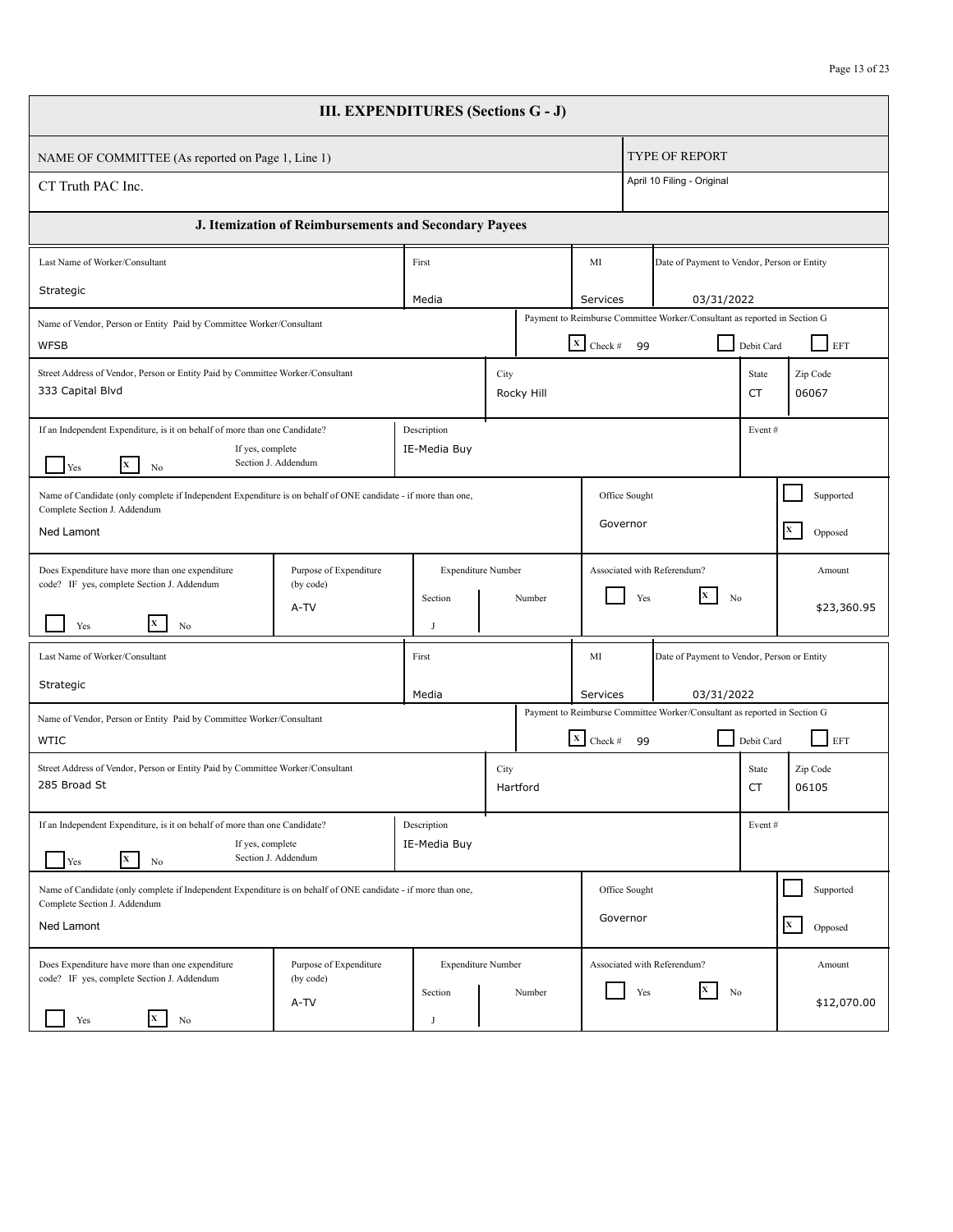| <b>III. EXPENDITURES (Sections G - J)</b>                                                                                                                              |                                     |                             |                           |                        |                                       |                                                                           |                                  |                         |
|------------------------------------------------------------------------------------------------------------------------------------------------------------------------|-------------------------------------|-----------------------------|---------------------------|------------------------|---------------------------------------|---------------------------------------------------------------------------|----------------------------------|-------------------------|
| NAME OF COMMITTEE (As reported on Page 1, Line 1)                                                                                                                      |                                     |                             |                           |                        |                                       | <b>TYPE OF REPORT</b>                                                     |                                  |                         |
| CT Truth PAC Inc.                                                                                                                                                      |                                     |                             |                           |                        |                                       | April 10 Filing - Original                                                |                                  |                         |
| J. Itemization of Reimbursements and Secondary Payees                                                                                                                  |                                     |                             |                           |                        |                                       |                                                                           |                                  |                         |
| Last Name of Worker/Consultant                                                                                                                                         |                                     | First                       |                           |                        | MI                                    | Date of Payment to Vendor, Person or Entity                               |                                  |                         |
| Strategic                                                                                                                                                              |                                     | Media                       |                           |                        | Services                              | 03/31/2022                                                                |                                  |                         |
| Name of Vendor, Person or Entity Paid by Committee Worker/Consultant<br><b>WTNH</b>                                                                                    |                                     |                             |                           |                        | $\boxed{\mathbf{X}}$ Check #<br>99    | Payment to Reimburse Committee Worker/Consultant as reported in Section G | Debit Card                       | EFT                     |
| Street Address of Vendor, Person or Entity Paid by Committee Worker/Consultant<br>10 Columbus Blvd                                                                     | City<br>Hartford                    |                             |                           |                        |                                       |                                                                           | State<br>CT                      | Zip Code<br>06106       |
| If an Independent Expenditure, is it on behalf of more than one Candidate?<br>Description<br>IE-Media Buy<br>If yes, complete<br>Section J. Addendum<br>X<br>Yes<br>No |                                     |                             |                           |                        |                                       |                                                                           | Event#                           |                         |
| Name of Candidate (only complete if Independent Expenditure is on behalf of ONE candidate - if more than one,<br>Complete Section J. Addendum                          |                                     |                             |                           |                        | Office Sought                         |                                                                           |                                  | Supported               |
| <b>Ned Lamont</b>                                                                                                                                                      |                                     |                             |                           |                        | Governor                              |                                                                           |                                  | $\mathbf{x}$<br>Opposed |
| Does Expenditure have more than one expenditure<br>code? IF yes, complete Section J. Addendum                                                                          | Purpose of Expenditure<br>(by code) |                             | Expenditure Number        |                        | Associated with Referendum?           |                                                                           |                                  | Amount                  |
| X.<br>Yes<br>No                                                                                                                                                        | A-TV                                | Section<br>J                |                           | Number                 | Yes                                   | <b>X</b><br>N <sub>0</sub>                                                |                                  | \$29,346.25             |
| Last Name of Worker/Consultant                                                                                                                                         |                                     | First                       |                           |                        | MI                                    | Date of Payment to Vendor, Person or Entity                               |                                  |                         |
| Strategic                                                                                                                                                              |                                     | Media                       |                           | 03/31/2022<br>Services |                                       |                                                                           |                                  |                         |
| Name of Vendor, Person or Entity Paid by Committee Worker/Consultant<br>WVIT                                                                                           |                                     |                             |                           |                        | $\overline{\mathbf{x}}$ Check #<br>99 | Payment to Reimburse Committee Worker/Consultant as reported in Section G | Debit Card                       | EFT                     |
| Street Address of Vendor, Person or Entity Paid by Committee Worker/Consultant<br>1522 New Britain Ave.                                                                |                                     |                             |                           | City<br>Hartford       |                                       |                                                                           | Zip Code<br>State<br>CT<br>06110 |                         |
| If an Independent Expenditure, is it on behalf of more than one Candidate?<br>If yes, complete<br>$\mathbf{x}$<br>Yes<br>No                                            | Section J. Addendum                 | Description<br>IE-Media Buy |                           |                        |                                       |                                                                           | Event#                           |                         |
| Name of Candidate (only complete if Independent Expenditure is on behalf of ONE candidate - if more than one,<br>Complete Section J. Addendum                          |                                     |                             | Office Sought             |                        |                                       | Supported                                                                 |                                  |                         |
| Ned Lamont                                                                                                                                                             |                                     |                             |                           |                        | Governor                              |                                                                           |                                  | $\mathbf{x}$<br>Opposed |
| Does Expenditure have more than one expenditure<br>code? IF yes, complete Section J. Addendum                                                                          | Purpose of Expenditure<br>(by code) |                             | <b>Expenditure Number</b> |                        | Associated with Referendum?           |                                                                           |                                  | Amount                  |
| $\mathbf x$<br>Yes<br>No                                                                                                                                               | A-TV                                | Section                     |                           | Number                 | Yes                                   | $\mathbf{x}$<br>No                                                        |                                  | \$18,466.25             |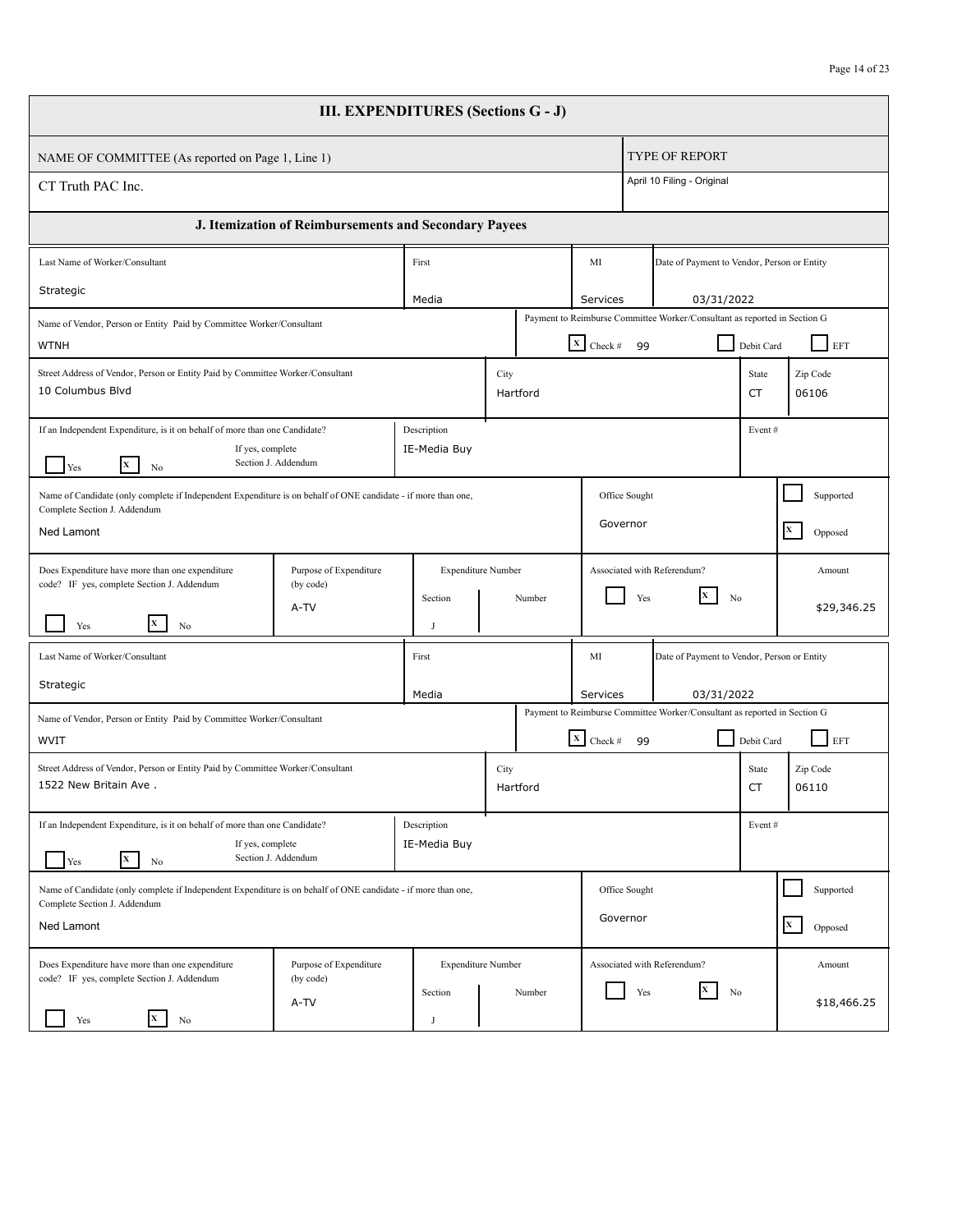| <b>III. EXPENDITURES (Sections G - J)</b>                                                                                                                                  |                                     |  |                                 |                        |             |                              |                                             |                                                                           |             |                         |
|----------------------------------------------------------------------------------------------------------------------------------------------------------------------------|-------------------------------------|--|---------------------------------|------------------------|-------------|------------------------------|---------------------------------------------|---------------------------------------------------------------------------|-------------|-------------------------|
| NAME OF COMMITTEE (As reported on Page 1, Line 1)                                                                                                                          |                                     |  |                                 |                        |             |                              |                                             | <b>TYPE OF REPORT</b>                                                     |             |                         |
| April 10 Filing - Original<br>CT Truth PAC Inc.                                                                                                                            |                                     |  |                                 |                        |             |                              |                                             |                                                                           |             |                         |
| J. Itemization of Reimbursements and Secondary Payees                                                                                                                      |                                     |  |                                 |                        |             |                              |                                             |                                                                           |             |                         |
| Last Name of Worker/Consultant                                                                                                                                             |                                     |  | First                           |                        |             | MI                           | Date of Payment to Vendor, Person or Entity |                                                                           |             |                         |
| Strategic                                                                                                                                                                  |                                     |  | Media                           |                        |             | Services                     |                                             | 03/31/2022                                                                |             |                         |
| Name of Vendor, Person or Entity Paid by Committee Worker/Consultant<br>Ampersand                                                                                          |                                     |  |                                 |                        |             | $\boxed{\mathbf{X}}$ Check # | 99                                          | Payment to Reimburse Committee Worker/Consultant as reported in Section G | Debit Card  | EFT                     |
| Street Address of Vendor, Person or Entity Paid by Committee Worker/Consultant<br>450 W 42nd St.                                                                           |                                     |  |                                 | City                   | New York    |                              |                                             |                                                                           | State<br>ΝY | Zip Code<br>10036       |
| If an Independent Expenditure, is it on behalf of more than one Candidate?<br>Description<br>IE-Digital Media<br>If yes, complete<br>Section J. Addendum<br>X<br>Yes<br>No |                                     |  |                                 |                        |             |                              |                                             |                                                                           | Event#      |                         |
| Name of Candidate (only complete if Independent Expenditure is on behalf of ONE candidate - if more than one,<br>Complete Section J. Addendum                              |                                     |  |                                 |                        |             | Office Sought                |                                             |                                                                           |             | Supported               |
| Ned Lamont                                                                                                                                                                 |                                     |  |                                 |                        |             | Governor                     |                                             |                                                                           |             | $\mathbf{x}$<br>Opposed |
| Does Expenditure have more than one expenditure<br>code? IF yes, complete Section J. Addendum                                                                              | Purpose of Expenditure<br>(by code) |  | <b>Expenditure Number</b>       |                        |             | Associated with Referendum?  |                                             |                                                                           |             | Amount                  |
| X<br>Yes<br>No                                                                                                                                                             | A-WEB                               |  | Section<br>J                    |                        | Number      |                              | Yes                                         | X<br>N <sub>0</sub>                                                       |             | \$10,625.00             |
| Last Name of Worker/Consultant                                                                                                                                             |                                     |  | First                           |                        | MI          |                              |                                             | Date of Payment to Vendor, Person or Entity                               |             |                         |
| Strategic                                                                                                                                                                  |                                     |  | Media                           | 03/31/2022<br>Services |             |                              |                                             |                                                                           |             |                         |
| Name of Vendor, Person or Entity Paid by Committee Worker/Consultant                                                                                                       |                                     |  |                                 |                        |             |                              |                                             | Payment to Reimburse Committee Worker/Consultant as reported in Section G |             |                         |
| Hulu                                                                                                                                                                       |                                     |  |                                 |                        |             | $\boxed{\mathbf{x}}$ Check # | 99                                          |                                                                           | Debit Card  | EFT                     |
| Street Address of Vendor, Person or Entity Paid by Committee Worker/Consultant<br>12312 W Olympic Blvd                                                                     |                                     |  |                                 | City                   | Los Angeles |                              |                                             |                                                                           | State<br>CA | Zip Code<br>90064       |
| If an Independent Expenditure, is it on behalf of more than one Candidate?<br>If yes, complete                                                                             |                                     |  | Description<br>IE-Digital Media |                        |             |                              |                                             |                                                                           | Event#      |                         |
| $\mathbf{X}$<br>Yes<br>No                                                                                                                                                  | Section J. Addendum                 |  |                                 |                        |             |                              |                                             |                                                                           |             |                         |
| Name of Candidate (only complete if Independent Expenditure is on behalf of ONE candidate - if more than one,<br>Complete Section J. Addendum                              |                                     |  |                                 |                        |             | Office Sought                |                                             |                                                                           |             | Supported               |
| Ned Lamont                                                                                                                                                                 |                                     |  |                                 |                        |             | Governor                     |                                             |                                                                           |             | $\mathbf{x}$<br>Opposed |
| Does Expenditure have more than one expenditure<br>code? IF yes, complete Section J. Addendum                                                                              | Purpose of Expenditure<br>(by code) |  | <b>Expenditure Number</b>       |                        |             | Associated with Referendum?  |                                             |                                                                           |             | Amount                  |
| $\mathbf{x}$<br>Yes<br>No                                                                                                                                                  | A-WEB                               |  | Section                         |                        | Number      |                              | Yes                                         | X<br>No                                                                   |             | \$12,248.50             |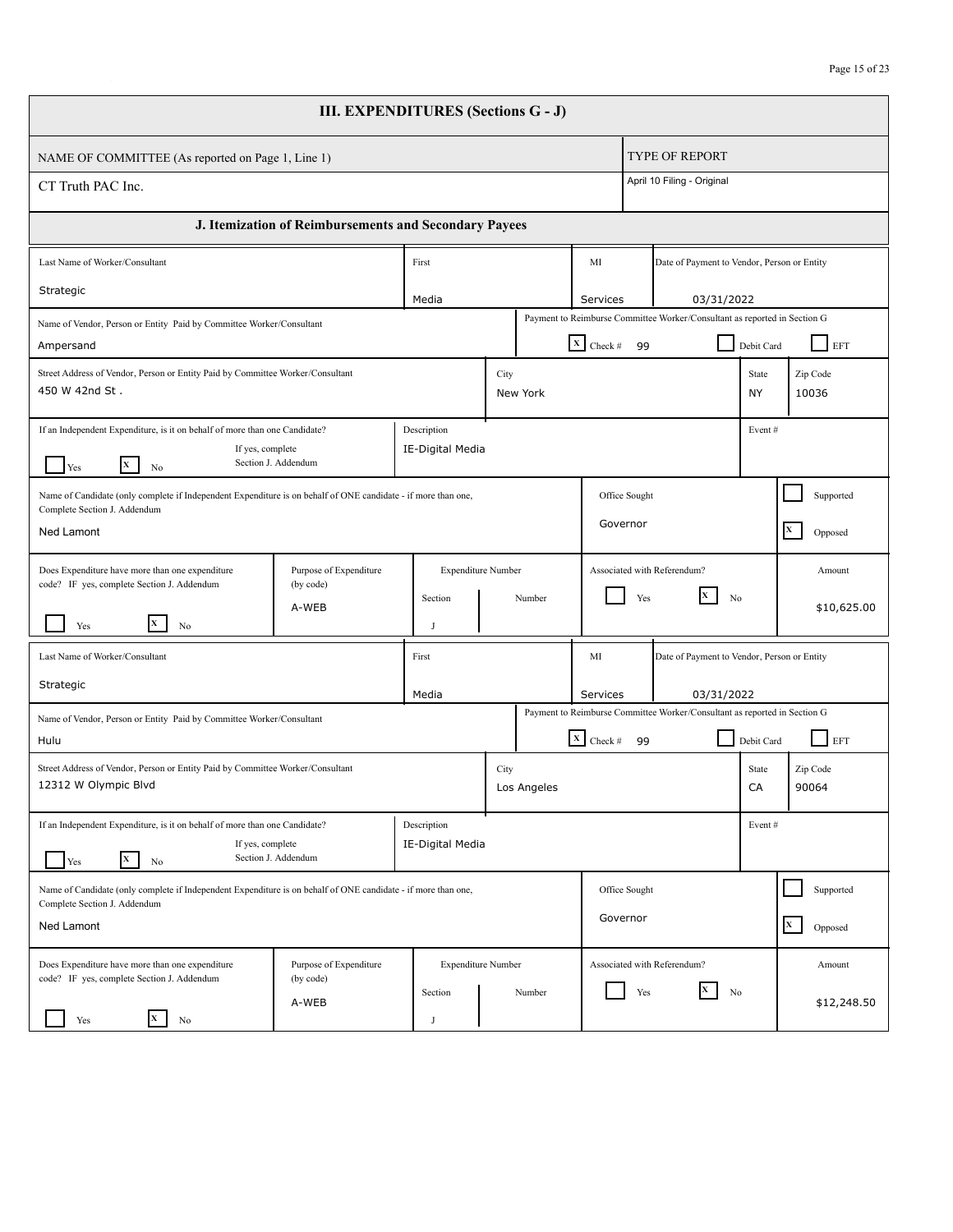| <b>III. EXPENDITURES (Sections G - J)</b>                                                                                                                                         |                                     |  |                                      |                        |                                                                                                                 |                                                                                                           |                                             |                                             |                   |                         |
|-----------------------------------------------------------------------------------------------------------------------------------------------------------------------------------|-------------------------------------|--|--------------------------------------|------------------------|-----------------------------------------------------------------------------------------------------------------|-----------------------------------------------------------------------------------------------------------|---------------------------------------------|---------------------------------------------|-------------------|-------------------------|
| NAME OF COMMITTEE (As reported on Page 1, Line 1)                                                                                                                                 |                                     |  |                                      |                        |                                                                                                                 |                                                                                                           | <b>TYPE OF REPORT</b>                       |                                             |                   |                         |
| April 10 Filing - Original<br>CT Truth PAC Inc.                                                                                                                                   |                                     |  |                                      |                        |                                                                                                                 |                                                                                                           |                                             |                                             |                   |                         |
| J. Itemization of Reimbursements and Secondary Payees                                                                                                                             |                                     |  |                                      |                        |                                                                                                                 |                                                                                                           |                                             |                                             |                   |                         |
| Last Name of Worker/Consultant                                                                                                                                                    |                                     |  | First                                |                        |                                                                                                                 | MI                                                                                                        | Date of Payment to Vendor, Person or Entity |                                             |                   |                         |
| Strategic                                                                                                                                                                         |                                     |  | Media                                |                        |                                                                                                                 | Services                                                                                                  |                                             | 03/31/2022                                  |                   |                         |
| Name of Vendor, Person or Entity Paid by Committee Worker/Consultant<br>Centro                                                                                                    |                                     |  |                                      |                        | Payment to Reimburse Committee Worker/Consultant as reported in Section G<br>$\boxed{\mathbf{X}}$ Check #<br>99 |                                                                                                           |                                             | Debit Card                                  | EFT               |                         |
| Street Address of Vendor, Person or Entity Paid by Committee Worker/Consultant<br>222 W Hubbard St.                                                                               | City<br>Chicago                     |  |                                      |                        |                                                                                                                 |                                                                                                           |                                             | State<br>IL                                 | Zip Code<br>60654 |                         |
| If an Independent Expenditure, is it on behalf of more than one Candidate?<br>Description<br>IE-Digital Media<br>If yes, complete<br>Section J. Addendum<br><b>x</b><br>Yes<br>No |                                     |  |                                      |                        |                                                                                                                 |                                                                                                           |                                             |                                             | Event#            |                         |
| Name of Candidate (only complete if Independent Expenditure is on behalf of ONE candidate - if more than one,<br>Complete Section J. Addendum                                     |                                     |  |                                      |                        | Office Sought                                                                                                   |                                                                                                           |                                             |                                             | Supported         |                         |
| Ned Lamont                                                                                                                                                                        |                                     |  |                                      |                        |                                                                                                                 | Governor                                                                                                  |                                             |                                             |                   | $\mathbf{x}$<br>Opposed |
| Does Expenditure have more than one expenditure<br>code? IF yes, complete Section J. Addendum                                                                                     | Purpose of Expenditure<br>(by code) |  | <b>Expenditure Number</b><br>Section |                        | Number                                                                                                          |                                                                                                           | Associated with Referendum?<br>X<br>Yes     | N <sub>0</sub>                              |                   | Amount                  |
| X<br>Yes<br>No                                                                                                                                                                    | A-WEB                               |  | J                                    |                        |                                                                                                                 |                                                                                                           |                                             |                                             |                   | \$14,450.00             |
| Last Name of Worker/Consultant                                                                                                                                                    |                                     |  | First                                |                        | MI                                                                                                              |                                                                                                           |                                             | Date of Payment to Vendor, Person or Entity |                   |                         |
| Strategic                                                                                                                                                                         |                                     |  | Media                                | 03/31/2022<br>Services |                                                                                                                 |                                                                                                           |                                             |                                             |                   |                         |
| Name of Vendor, Person or Entity Paid by Committee Worker/Consultant<br>Google                                                                                                    |                                     |  |                                      |                        |                                                                                                                 | Payment to Reimburse Committee Worker/Consultant as reported in Section G<br>$\boxed{\mathbf{x}}$ Check # | 99                                          |                                             | Debit Card        | EFT                     |
| Street Address of Vendor, Person or Entity Paid by Committee Worker/Consultant<br>1600 Amphitheatre Pkwy                                                                          |                                     |  |                                      | City                   | <b>Mountain View</b>                                                                                            |                                                                                                           |                                             | State<br>CA                                 |                   | Zip Code<br>94043       |
| If an Independent Expenditure, is it on behalf of more than one Candidate?<br>If yes, complete<br>$\mathbf{X}$<br>Yes<br>No                                                       | Section J. Addendum                 |  | Description<br>IE-Digital Media      |                        |                                                                                                                 |                                                                                                           |                                             |                                             | Event#            |                         |
| Name of Candidate (only complete if Independent Expenditure is on behalf of ONE candidate - if more than one,<br>Complete Section J. Addendum                                     |                                     |  |                                      |                        |                                                                                                                 | Office Sought<br>Governor                                                                                 |                                             |                                             |                   | Supported               |
| Ned Lamont                                                                                                                                                                        |                                     |  |                                      |                        |                                                                                                                 |                                                                                                           |                                             |                                             |                   | $\mathbf{x}$<br>Opposed |
| Does Expenditure have more than one expenditure<br>code? IF yes, complete Section J. Addendum                                                                                     | Purpose of Expenditure<br>(by code) |  | <b>Expenditure Number</b><br>Section |                        | Number                                                                                                          | Associated with Referendum?<br>X<br>Yes<br>No                                                             |                                             |                                             |                   | Amount                  |
| $\mathbf{x}$<br>Yes<br>N <sub>0</sub>                                                                                                                                             | A-WEB                               |  |                                      |                        |                                                                                                                 |                                                                                                           |                                             |                                             |                   | \$12,750.00             |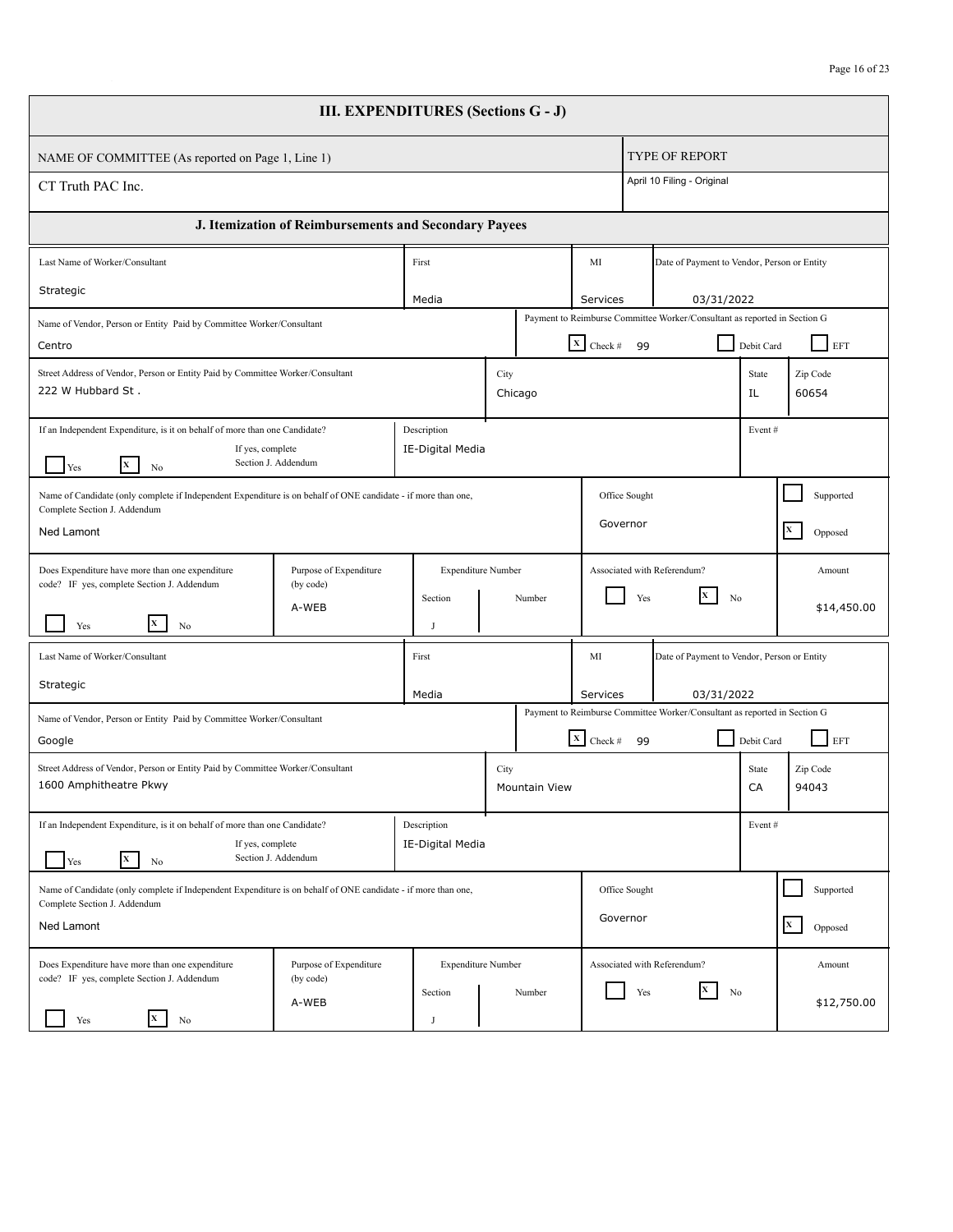| <b>III. EXPENDITURES (Sections G - J)</b>                                                                                   |                                                                                                                                                             |                    |                                                    |                                                                           |                                     |                              |                                                                           |                   |                         |
|-----------------------------------------------------------------------------------------------------------------------------|-------------------------------------------------------------------------------------------------------------------------------------------------------------|--------------------|----------------------------------------------------|---------------------------------------------------------------------------|-------------------------------------|------------------------------|---------------------------------------------------------------------------|-------------------|-------------------------|
| <b>TYPE OF REPORT</b><br>NAME OF COMMITTEE (As reported on Page 1, Line 1)                                                  |                                                                                                                                                             |                    |                                                    |                                                                           |                                     |                              |                                                                           |                   |                         |
| April 10 Filing - Original<br>CT Truth PAC Inc.                                                                             |                                                                                                                                                             |                    |                                                    |                                                                           |                                     |                              |                                                                           |                   |                         |
| J. Itemization of Reimbursements and Secondary Payees                                                                       |                                                                                                                                                             |                    |                                                    |                                                                           |                                     |                              |                                                                           |                   |                         |
| Last Name of Worker/Consultant<br>First                                                                                     |                                                                                                                                                             |                    |                                                    |                                                                           |                                     | MI                           | Date of Payment to Vendor, Person or Entity                               |                   |                         |
| Strategic                                                                                                                   |                                                                                                                                                             |                    | Media                                              |                                                                           |                                     | Services                     | 03/31/2022                                                                |                   |                         |
| Name of Vendor, Person or Entity Paid by Committee Worker/Consultant<br><b>Advancing Strategies</b>                         |                                                                                                                                                             |                    |                                                    |                                                                           |                                     | $X$ Check #<br>99            | Payment to Reimburse Committee Worker/Consultant as reported in Section G | Debit Card        | EFT                     |
| Street Address of Vendor, Person or Entity Paid by Committee Worker/Consultant<br>PO Box 96                                 |                                                                                                                                                             | City<br>Midlothian |                                                    |                                                                           |                                     |                              | State<br>VA                                                               | Zip Code<br>23113 |                         |
| $\mathbf{X}$<br>Yes<br>No                                                                                                   | If an Independent Expenditure, is it on behalf of more than one Candidate?<br>Description<br>IE-Media Production<br>If yes, complete<br>Section J. Addendum |                    |                                                    |                                                                           |                                     |                              |                                                                           | Event#            |                         |
| Name of Candidate (only complete if Independent Expenditure is on behalf of ONE candidate - if more than one,               |                                                                                                                                                             |                    |                                                    |                                                                           |                                     | Office Sought                |                                                                           |                   | Supported               |
| Complete Section J. Addendum<br><b>Ned Lamont</b>                                                                           |                                                                                                                                                             |                    |                                                    |                                                                           | Governor<br>$\mathbf{x}$<br>Opposed |                              |                                                                           |                   |                         |
| Does Expenditure have more than one expenditure<br>code? IF yes, complete Section J. Addendum                               | Purpose of Expenditure<br>(by code)                                                                                                                         |                    | <b>Expenditure Number</b>                          |                                                                           |                                     |                              | Associated with Referendum?                                               |                   | Amount                  |
| X<br>Yes<br>No                                                                                                              | A-TV                                                                                                                                                        |                    | Section<br>J                                       |                                                                           | Number                              | Yes                          | lx.<br>No                                                                 |                   | \$18,500.00             |
| Last Name of Worker/Consultant                                                                                              |                                                                                                                                                             |                    | First                                              |                                                                           |                                     | MI                           | Date of Payment to Vendor, Person or Entity                               |                   |                         |
| Strategic                                                                                                                   |                                                                                                                                                             |                    | Media                                              |                                                                           |                                     | Services<br>03/31/2022       |                                                                           |                   |                         |
| Name of Vendor, Person or Entity Paid by Committee Worker/Consultant                                                        |                                                                                                                                                             |                    |                                                    | Payment to Reimburse Committee Worker/Consultant as reported in Section G |                                     |                              |                                                                           |                   |                         |
| <b>Advancing Strategies</b>                                                                                                 |                                                                                                                                                             |                    |                                                    |                                                                           |                                     | $\mathbf{x}$ Check #<br>- 99 |                                                                           | Debit Card        | EFT                     |
| Street Address of Vendor, Person or Entity Paid by Committee Worker/Consultant<br>PO Box 96                                 |                                                                                                                                                             |                    |                                                    | City                                                                      | Midlothian                          |                              |                                                                           | State<br>VA       | Zip Code<br>23113       |
| If an Independent Expenditure, is it on behalf of more than one Candidate?<br>If yes, complete<br>$\mathbf{x}$<br>Yes<br>No | Section J. Addendum                                                                                                                                         |                    | Description<br>IE-Strategic and Digital Consulting |                                                                           |                                     |                              |                                                                           | Event#            |                         |
| Name of Candidate (only complete if Independent Expenditure is on behalf of ONE candidate - if more than one,               |                                                                                                                                                             |                    |                                                    |                                                                           |                                     | Office Sought                |                                                                           |                   | Supported               |
| Complete Section J. Addendum<br>Ned Lamont                                                                                  |                                                                                                                                                             |                    |                                                    |                                                                           |                                     | Governor                     |                                                                           |                   | $\mathbf{X}$<br>Opposed |
| Does Expenditure have more than one expenditure<br>code? IF yes, complete Section J. Addendum                               | Purpose of Expenditure<br>(by code)                                                                                                                         |                    | <b>Expenditure Number</b>                          |                                                                           |                                     |                              | Associated with Referendum?                                               |                   | Amount                  |
| $\mathbf{x}$<br>Yes<br>No                                                                                                   | A-WEB                                                                                                                                                       |                    | Section<br>l.                                      |                                                                           | Number                              | Yes                          | X<br>No                                                                   |                   | \$39,075.47             |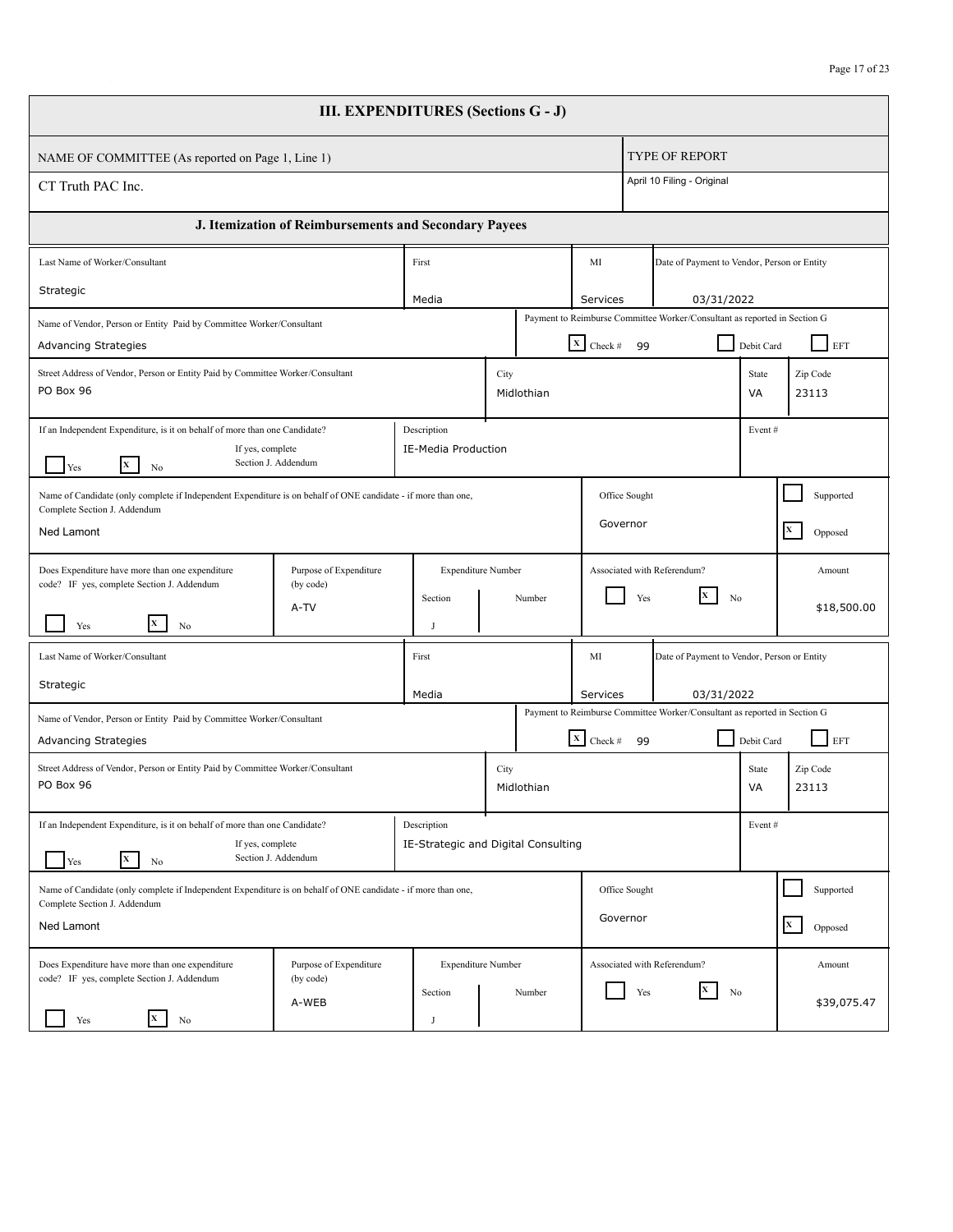| <b>III. EXPENDITURES (Sections G - J)</b>                                                                                                     |                                                                                                                                                          |  |                                        |      |           |                                                                           |                             |                                                                           |                    |                         |
|-----------------------------------------------------------------------------------------------------------------------------------------------|----------------------------------------------------------------------------------------------------------------------------------------------------------|--|----------------------------------------|------|-----------|---------------------------------------------------------------------------|-----------------------------|---------------------------------------------------------------------------|--------------------|-------------------------|
| NAME OF COMMITTEE (As reported on Page 1, Line 1)                                                                                             |                                                                                                                                                          |  |                                        |      |           |                                                                           |                             | <b>TYPE OF REPORT</b>                                                     |                    |                         |
| April 10 Filing - Original<br>CT Truth PAC Inc.                                                                                               |                                                                                                                                                          |  |                                        |      |           |                                                                           |                             |                                                                           |                    |                         |
|                                                                                                                                               | J. Itemization of Reimbursements and Secondary Payees                                                                                                    |  |                                        |      |           |                                                                           |                             |                                                                           |                    |                         |
| Last Name of Worker/Consultant                                                                                                                |                                                                                                                                                          |  | First                                  |      |           | MI                                                                        |                             | Date of Payment to Vendor, Person or Entity                               |                    |                         |
| Strategic                                                                                                                                     |                                                                                                                                                          |  | Media                                  |      |           | Services                                                                  |                             | 03/31/2022                                                                |                    |                         |
| Name of Vendor, Person or Entity Paid by Committee Worker/Consultant                                                                          |                                                                                                                                                          |  |                                        |      |           |                                                                           |                             | Payment to Reimburse Committee Worker/Consultant as reported in Section G |                    |                         |
| <b>Cablevision Altice</b>                                                                                                                     |                                                                                                                                                          |  |                                        |      |           | $\boxed{\mathbf{X}}$ Check #                                              | -99                         |                                                                           | Debit Card         | EFT                     |
| 28 Cross St.                                                                                                                                  | Street Address of Vendor, Person or Entity Paid by Committee Worker/Consultant<br>City<br>Norwalk                                                        |  |                                        |      |           |                                                                           |                             |                                                                           | State<br><b>CT</b> | Zip Code<br>06851       |
| $\mathbf{X}$<br>Yes<br>No                                                                                                                     | Description<br>If an Independent Expenditure, is it on behalf of more than one Candidate?<br>If yes, complete<br>IE-Digital Media<br>Section J. Addendum |  |                                        |      |           |                                                                           |                             |                                                                           | Event#             |                         |
| Name of Candidate (only complete if Independent Expenditure is on behalf of ONE candidate - if more than one,                                 |                                                                                                                                                          |  |                                        |      |           | Office Sought                                                             |                             |                                                                           | Supported          |                         |
| Complete Section J. Addendum<br>Ned Lamont                                                                                                    |                                                                                                                                                          |  |                                        |      |           |                                                                           | Governor                    |                                                                           |                    | $\mathbf{x}$<br>Opposed |
| Does Expenditure have more than one expenditure<br>code? IF yes, complete Section J. Addendum                                                 | Purpose of Expenditure<br>(by code)                                                                                                                      |  | <b>Expenditure Number</b>              |      |           |                                                                           | Associated with Referendum? |                                                                           |                    | Amount                  |
| Yes<br>No                                                                                                                                     | A-WEB                                                                                                                                                    |  | Section<br>J                           |      | Number    | X<br>Yes<br>N <sub>0</sub>                                                |                             |                                                                           |                    | \$20,268.25             |
| Last Name of Worker/Consultant                                                                                                                |                                                                                                                                                          |  | First                                  |      |           | MI<br>Date of Payment to Vendor, Person or Entity                         |                             |                                                                           |                    |                         |
| Strategic                                                                                                                                     |                                                                                                                                                          |  | Media                                  |      |           | Services<br>03/31/2022                                                    |                             |                                                                           |                    |                         |
| Name of Vendor, Person or Entity Paid by Committee Worker/Consultant                                                                          |                                                                                                                                                          |  |                                        |      |           | Payment to Reimburse Committee Worker/Consultant as reported in Section G |                             |                                                                           |                    |                         |
| <b>Strategic Media Services</b>                                                                                                               |                                                                                                                                                          |  |                                        |      |           | $X$ Check #                                                               | 99                          |                                                                           | Debit Card         | EFT                     |
| Street Address of Vendor, Person or Entity Paid by Committee Worker/Consultant<br>4601 N Fairfax Dr Ste 720                                   |                                                                                                                                                          |  |                                        | City | Arlington |                                                                           |                             |                                                                           | State<br>VA        | Zip Code<br>22203       |
| If an Independent Expenditure, is it on behalf of more than one Candidate?<br>If yes, complete                                                |                                                                                                                                                          |  | Description<br>IE-Media Buy Admin Fees |      |           |                                                                           |                             |                                                                           | Event#             |                         |
| X<br>Yes<br>No                                                                                                                                | Section J. Addendum                                                                                                                                      |  |                                        |      |           |                                                                           |                             |                                                                           |                    |                         |
| Name of Candidate (only complete if Independent Expenditure is on behalf of ONE candidate - if more than one,<br>Complete Section J. Addendum |                                                                                                                                                          |  |                                        |      |           | Office Sought<br>Governor                                                 |                             |                                                                           |                    | Supported               |
| Ned Lamont                                                                                                                                    |                                                                                                                                                          |  |                                        |      |           |                                                                           |                             |                                                                           |                    | $\mathbf{x}$<br>Opposed |
| Does Expenditure have more than one expenditure<br>code? IF yes, complete Section J. Addendum                                                 | Purpose of Expenditure<br>(by code)                                                                                                                      |  | <b>Expenditure Number</b>              |      |           | Associated with Referendum?                                               |                             |                                                                           |                    | Amount                  |
| X<br>Yes<br>No                                                                                                                                | <b>CNSLT</b>                                                                                                                                             |  | Section<br>J                           |      | Number    |                                                                           | Yes                         | X<br>N <sub>0</sub>                                                       |                    | \$35,926.80             |
|                                                                                                                                               |                                                                                                                                                          |  |                                        |      |           |                                                                           |                             | <b>Total of Section J</b>                                                 |                    | \$297,087.47            |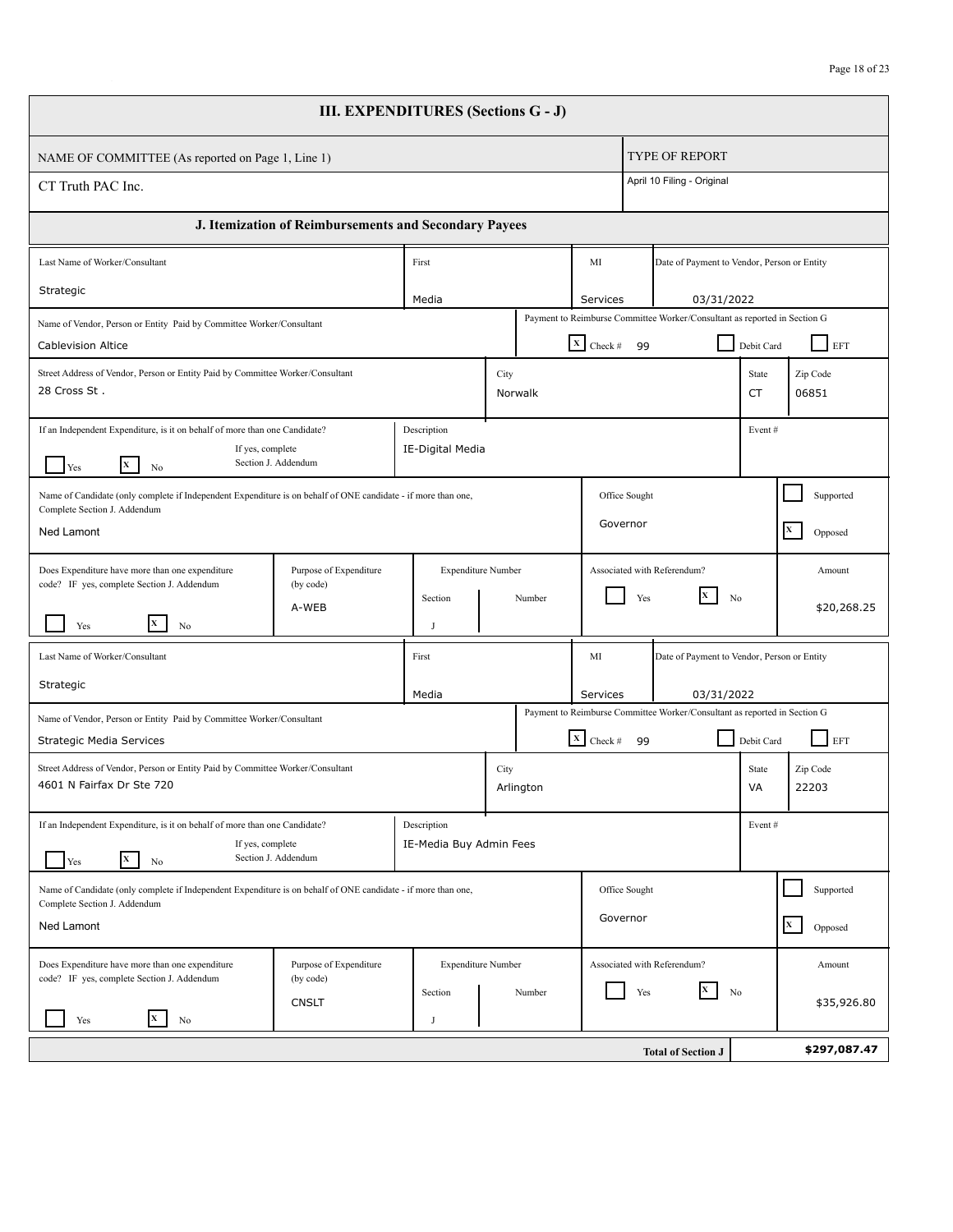| IV. DISCLOSURE IN COMMUNICATIONS (Sections K - L)                                                           |                            |                                           |                        |
|-------------------------------------------------------------------------------------------------------------|----------------------------|-------------------------------------------|------------------------|
| NAME OF COMMITTEE (As reported on Page 1, Line 1)                                                           | <b>TYPE OF REPORT</b>      |                                           |                        |
| CT Truth PAC Inc.                                                                                           | April 10 Filing - Original |                                           |                        |
| K. Five Largest Contributions Disclosed in Communication                                                    |                            |                                           |                        |
| Source of Contribution - Name of Person Making Contribution<br>David Kelsey                                 |                            | <b>Expenditure Number</b><br>Section<br>G | Number<br>450691       |
| Address of Person Making Contribution - City<br>74 Sill Ln<br>Old Lyme                                      |                            | State<br><b>CT</b>                        | Zip Code<br>06371      |
| Source of Contribution - Name of Individual who Signed Check or Authorized Contribution<br>David Kelsey     |                            |                                           | Amount<br>\$500,000.00 |
| Source of Contribution - Name of Person Making Contribution<br>Thomas McInerney                             |                            | <b>Expenditure Number</b><br>Section<br>G | Number<br>450693       |
| Address of Person Making Contribution - City<br>2 Manitou Ct.<br>Westport                                   |                            | State<br>CT                               | Zip Code<br>06880      |
| Source of Contribution - Name of Individual who Signed Check or Authorized Contribution<br>Thomas McInerney |                            |                                           | Amount<br>\$500,000.00 |
| Source of Contribution - Name of Person Making Contribution<br>Matthew Sharp                                |                            | <b>Expenditure Number</b><br>Section<br>G | Number<br>450692       |
| Address of Person Making Contribution - City<br>67 Bill Hill Rd.<br>Lyme                                    |                            | State<br>CT                               | Zip Code<br>06371      |
| Source of Contribution - Name of Individual who Signed Check or Authorized Contribution<br>Matthew Sharp    |                            |                                           | Amount<br>\$25,000.00  |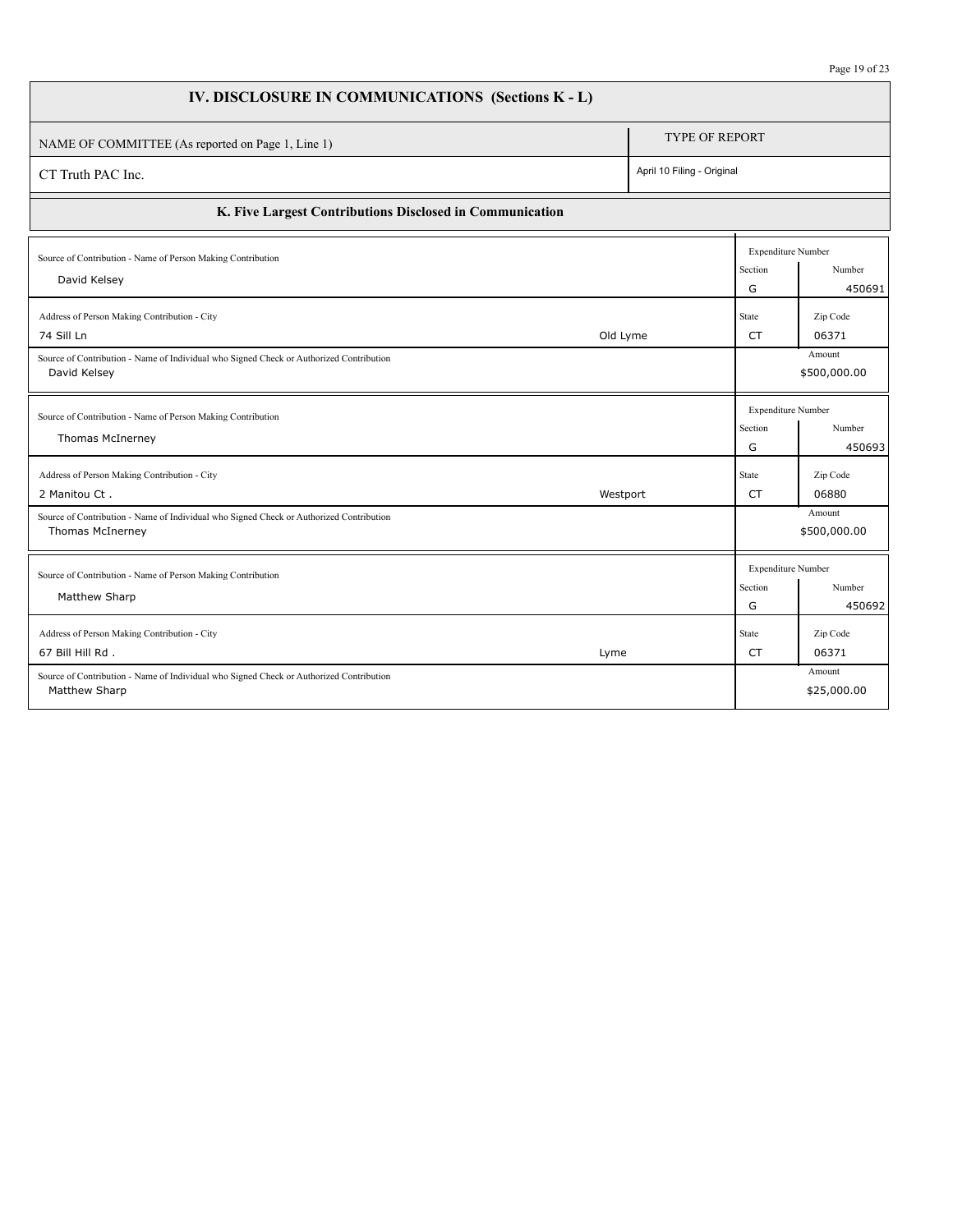## **IV. DISCLOSURE IN COMMUNICATIONS (Sections K - L)** NAME OF COMMITTEE (As reported on Page 1, Line 1) TYPE OF REPORT **L. "Nesting Dolls" Provision for Top 5 Contributions Disclosed in Communication** CT Truth PAC Inc. April 10 Filing - Original

| Name of Person Receiving Covered Transfer as Reported in Section K     | <b>Expenditure Number</b> |          |
|------------------------------------------------------------------------|---------------------------|----------|
|                                                                        | Section                   | Number   |
| Name of Person Making Covered Transfer to Person Reported in Section K |                           |          |
| Address of Person Making Covered Transfer - City (if known)            | State                     | Zip Code |
|                                                                        |                           |          |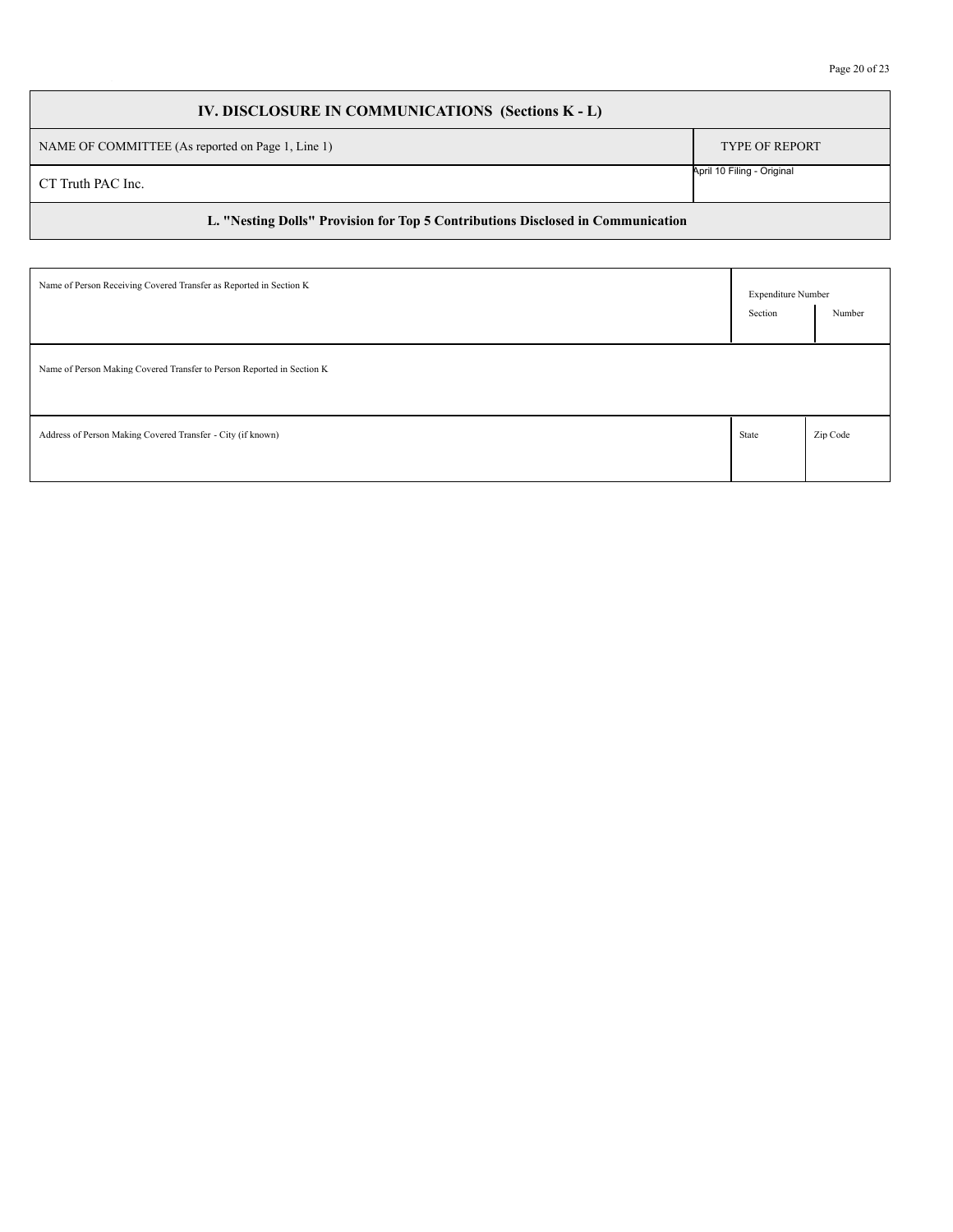|                                                                                       | <b>Section G. ADDENDUM</b>               |                               |                               |                |                            |                                                 |              |  |
|---------------------------------------------------------------------------------------|------------------------------------------|-------------------------------|-------------------------------|----------------|----------------------------|-------------------------------------------------|--------------|--|
| NAME OF COMMITTEE (As reported on Page 1, Line 1)                                     |                                          |                               |                               |                | <b>TYPE OF REPORT</b>      |                                                 |              |  |
| April 10 Filing - Original<br>CT Truth PAC Inc.                                       |                                          |                               |                               |                |                            |                                                 |              |  |
|                                                                                       | G. Expenses Paid By Committee - Addendum |                               |                               |                |                            |                                                 |              |  |
| Expenditure Number as reported in Section G<br><b>Total Amount of the Expenditure</b> |                                          |                               |                               |                |                            |                                                 |              |  |
| G                                                                                     |                                          | \$247,087.47                  |                               |                |                            |                                                 |              |  |
| Description                                                                           |                                          |                               |                               |                |                            | Expenditure Code                                |              |  |
| Media Buy                                                                             |                                          |                               |                               |                |                            | A-TV                                            |              |  |
|                                                                                       |                                          |                               |                               |                |                            |                                                 |              |  |
| Name of Candidate                                                                     |                                          |                               | Office Sought (if applicable) |                | Supported                  | Amount Allocated                                |              |  |
| Ned Lamont                                                                            |                                          | Governor                      |                               | $\mathsf{x}$   | $\operatorname{Opposed}$   |                                                 | \$103,511.70 |  |
| Description                                                                           |                                          |                               |                               |                |                            | Expenditure Code                                |              |  |
| Digital Media Buy                                                                     |                                          |                               |                               |                |                            | A-WEB                                           |              |  |
|                                                                                       |                                          |                               |                               |                |                            |                                                 |              |  |
| Name of Candidate                                                                     |                                          | Office Sought (if applicable) |                               |                | Supported                  | Amount Allocated                                |              |  |
| Ned Lamont                                                                            |                                          | Governor                      |                               | $\mathsf{X}^-$ | Opposed                    |                                                 | \$50,073.50  |  |
| Description                                                                           |                                          |                               |                               |                |                            | Expenditure Code                                |              |  |
| Media Production                                                                      |                                          |                               |                               |                |                            | <b>CNSLT</b>                                    |              |  |
|                                                                                       |                                          |                               |                               |                |                            |                                                 |              |  |
| Name of Candidate                                                                     |                                          |                               | Office Sought (if applicable) |                | Supported                  | Amount Allocated                                |              |  |
| Ned Lamont                                                                            |                                          | Governor                      |                               | $\mathsf{x}$   | $\operatorname{Opposed}$   |                                                 | \$20,775.47  |  |
| Description                                                                           |                                          |                               |                               |                |                            | $\ensuremath{\mathsf{Expenditure}}\xspace$ Code |              |  |
| <b>Digital Consulting</b>                                                             |                                          |                               |                               |                |                            | <b>CNSLT</b>                                    |              |  |
|                                                                                       |                                          |                               |                               |                |                            |                                                 |              |  |
| Name of Candidate                                                                     |                                          |                               | Office Sought (if applicable) |                | Supported                  | Amount Allocated                                |              |  |
| Ned Lamont                                                                            |                                          | Governor                      |                               | $\mathsf{x}$   | Opposed                    |                                                 | \$36,800.00  |  |
| Description                                                                           |                                          |                               |                               |                |                            | Expenditure Code                                |              |  |
| Media Buy Commission                                                                  |                                          |                               |                               |                |                            | <b>CNSLT</b>                                    |              |  |
|                                                                                       |                                          |                               |                               |                |                            |                                                 |              |  |
| Name of Candidate<br>Ned Lamont                                                       |                                          | Governor                      | Office Sought (if applicable) | $\mathsf{X}^-$ | Supported<br>$\rm Opposed$ | Amount Allocated                                | \$35,926.80  |  |
|                                                                                       |                                          |                               |                               |                |                            |                                                 |              |  |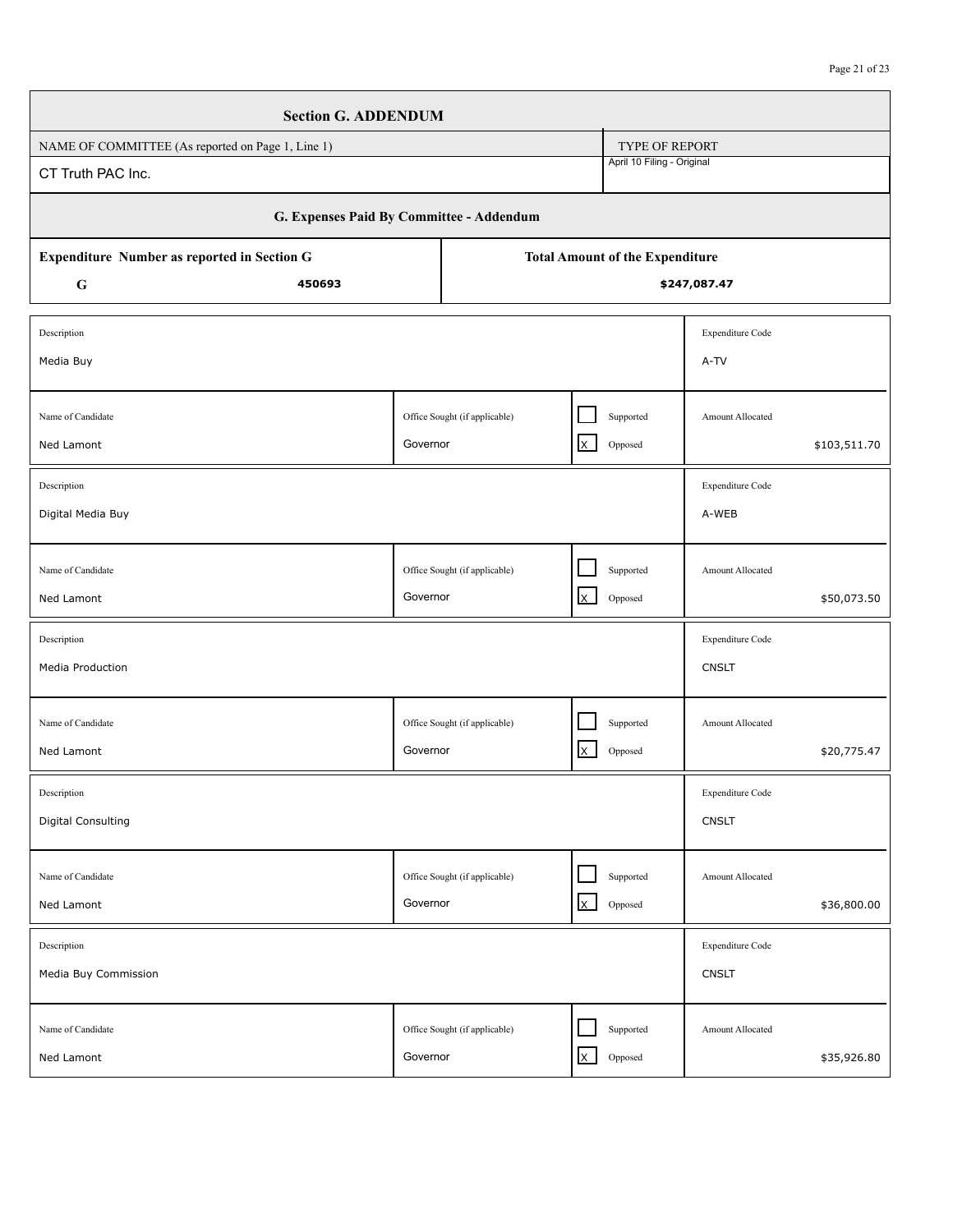| <b>Section H. ADDENDUM</b>                               |                                    |                       |                  |  |  |  |  |  |
|----------------------------------------------------------|------------------------------------|-----------------------|------------------|--|--|--|--|--|
| NAME OF COMMITTEE (As reported on Page 1, Line 1)        |                                    | <b>TYPE OF REPORT</b> |                  |  |  |  |  |  |
|                                                          |                                    |                       |                  |  |  |  |  |  |
| H. Expenses Incurred on Committee Credit Card - Addendum |                                    |                       |                  |  |  |  |  |  |
| <b>Expenditure Number as reported in Section H</b>       | <b>Total Amount of Expenditure</b> |                       |                  |  |  |  |  |  |
| $\mathbf H$                                              |                                    |                       |                  |  |  |  |  |  |
| Description                                              |                                    | Expenditure Code      |                  |  |  |  |  |  |
| Name of Candidate                                        | Office Sought (if applicable)      | Supported<br>Opposed  | Amount Allocated |  |  |  |  |  |

| <b>Section I. ADDENDUM</b>                                                                   |                               |         |                               |                  |  |  |  |
|----------------------------------------------------------------------------------------------|-------------------------------|---------|-------------------------------|------------------|--|--|--|
| NAME OF COMMITTEE (As reported on Page 1, Line 1)                                            |                               |         | <b>TYPE OF REPORT</b>         |                  |  |  |  |
|                                                                                              |                               |         |                               |                  |  |  |  |
| I. Expenses Incurred by Committee but Not Paid During this Period - Addendum                 |                               |         |                               |                  |  |  |  |
| <b>Expenditure Number as reported in Section I</b><br><b>Total Amount of the Expenditure</b> |                               |         |                               |                  |  |  |  |
| 1                                                                                            |                               |         |                               |                  |  |  |  |
| Description                                                                                  |                               |         |                               | Expenditure Code |  |  |  |
|                                                                                              |                               |         |                               |                  |  |  |  |
|                                                                                              |                               |         |                               |                  |  |  |  |
| Name of Candidate                                                                            | Office Sought (if applicable) |         | Amount Allocated<br>Supported |                  |  |  |  |
|                                                                                              |                               | Opposed |                               |                  |  |  |  |